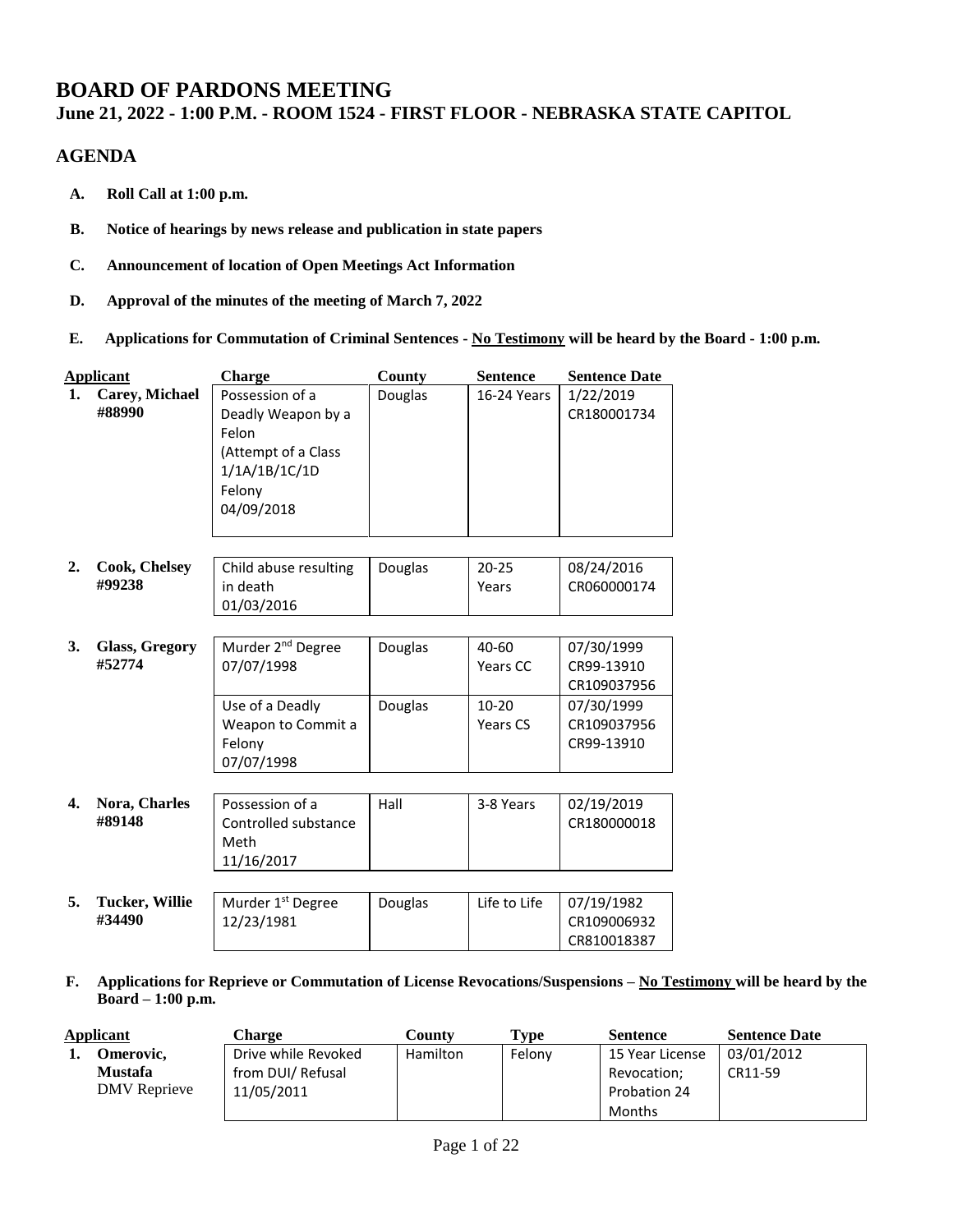| <b>Applicant</b> |                     | <b>Charge</b>                | County | <b>Type</b> | <b>Sentence</b>  | <b>Sentence Date</b> |
|------------------|---------------------|------------------------------|--------|-------------|------------------|----------------------|
|                  | Orellana, Jose      | DUI- 3 <sup>rd</sup> Offense | Sarpy  | Misdemeanor | Fine \$600; Jail | 06/29/2009           |
|                  | <b>DMV</b> Reprieve | 02/01/2009                   |        |             | 180 Days;        | CR090000909          |
|                  |                     |                              |        |             | Revoked          |                      |
|                  |                     |                              |        |             | license 15       |                      |
|                  |                     |                              |        |             | Years;           |                      |
|                  |                     |                              |        |             | Immobilize       |                      |
|                  |                     |                              |        |             | vehicle 8        |                      |
|                  |                     |                              |        |             | months           |                      |

**G. Applications for Pardons of Criminal Convictions - No Testimony will be heard by the Board - 1:00 p.m.**

|    | <b>Applicant</b>           | <b>Charge</b>                                                 | County  | <b>Type</b> | <b>Sentence</b>                                                                                                            | <b>Sentence Date</b> | <b>Sentence/Parole/Probation</b><br><b>Completion Date</b>                                       |
|----|----------------------------|---------------------------------------------------------------|---------|-------------|----------------------------------------------------------------------------------------------------------------------------|----------------------|--------------------------------------------------------------------------------------------------|
| 1. | Buffington,<br>Dawn        | DUI-1 <sup>st</sup> Offense<br>08/03/2002                     | Douglas | Misdemeanor | Fine \$400;<br>Probation 7<br>Months;<br>Impound<br>License 6<br>months                                                    | 11/06/2002           | 09/11/2003<br>CR020028439                                                                        |
|    | Seeking gun<br>rights: Yes | <b>Issue Bad</b><br>Check-Less<br>than \$100<br>08/25/2002    | Cass    | Misdemeanor | <b>Fine \$50</b>                                                                                                           | 05/04/2004           | 05/04/2004<br>CR030000569                                                                        |
|    |                            | DUI-1 Prior<br>Conviction<br>04/08/2004                       | Douglas | Misdemeanor | Fine \$500;<br>Probation<br>12 months;<br>Impound<br>License 365<br>Days;<br>Community<br>Service 240<br>Hours             | 06/14/2004           | 07/13/2005<br>CR040013269                                                                        |
|    |                            | $DUI-3rd$<br>Offense<br>05/17/2009                            | Douglas | Misdemeanor | Probation<br>18 Months;<br>Jail 30 Days;<br>Revoked<br>License                                                             | 06/04/2010           | 12/07/2011<br>CR109072582                                                                        |
|    |                            | DUI-.15+ OR<br>Refusal (2 Prior<br>Convictions)<br>03/07/2013 | Sarpy   | Felony      | Fine \$600;<br>Jail 1 Year;<br>Revoked<br>License 15<br>Years;<br>Immobilize<br>Vehicle 10<br>Days;<br>Interlock<br>Device | 01/06/2014           | Currently serving a 15 Year<br>License Revocation with<br><b>Interlock Device</b><br>CR130000209 |
|    |                            | Driving while<br>revoked from<br>DUI/Refusal<br>03/23/2017    | Douglas | Felony      | Fine \$500;<br>Revoked<br>License 15<br>Years                                                                              | 07/12/2017           | Currently serving a 15 Year<br>License Revocation with<br><b>Interlock Device</b><br>CR170001430 |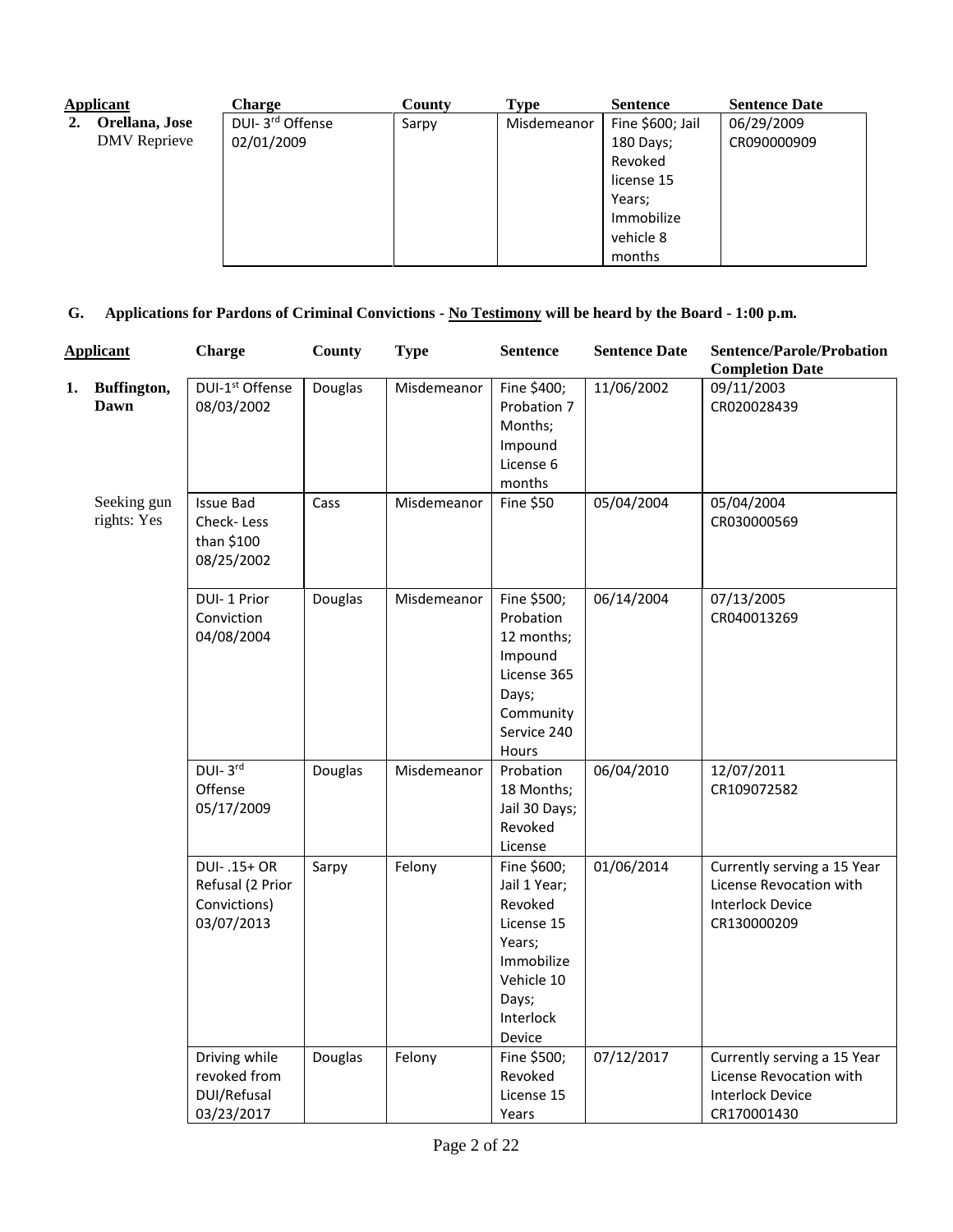|    | <b>Applicant</b>           | Charge                                                             | County  | <b>Type</b> | <b>Sentence</b>         | <b>Sentence Date</b> | <b>Sentence/Parole/Probation</b><br><b>Completion Date</b> |
|----|----------------------------|--------------------------------------------------------------------|---------|-------------|-------------------------|----------------------|------------------------------------------------------------|
| 2. | Holliman,<br><b>Allen</b>  | No proof of<br>insurance<br>10/26/1998                             | Douglas | Misdemeanor | <b>Fine \$25</b>        | 12/02/1998           | 05/13/1999<br>CR980031746                                  |
|    | Seeking gun<br>rights: Yes | Dog: Running<br>at Large<br>09/16/2000                             | Douglas | Misdemeanor | <b>Fine \$25</b>        | 10/24/2000           | 10/24/2000<br>CR000031199                                  |
|    |                            | Dog: License<br>Required<br>09/16/2000                             | Douglas | Misdemeanor | Fine \$30               | 10/24/2000           | 10/24/2000<br>CR000031199                                  |
|    |                            | Animal:<br>Vaccination-<br>When required<br>09/16/2000             | Douglas | Misdemeanor | Fine \$35               | 10/24/2000           | 10/24/2000<br>CR000031199                                  |
|    |                            | Dog: License<br>Required<br>09/17/2000                             | Douglas | Misdemeanor | <b>Fine \$25</b>        | 10/25/2000           | 10/25/2000<br>CR000030227                                  |
|    |                            | Animal:<br>Vaccination-<br>When required<br>09/17/2000             | Douglas | Misdemeanor | Fine \$10               | 10/25/2000           | 10/25/2000<br>CR000030227                                  |
|    |                            | Disorderly<br>conduct<br>09/29/2000                                | Douglas | Misdemeanor | Fine \$100              | 11/02/2000           | 01/09/2001<br>CR000031410                                  |
|    |                            | Robbery<br>07/12/2000                                              | Douglas | Felony      | 03/27/2001              | Jail 3-6 Years       | 02/24/2006<br>CR109043299<br>CR151-023                     |
|    |                            | Use of a<br>firearm to<br>commit a<br>felony<br>07/12/2000         | Douglas | Felony      | 03/27/2001              | Jail 2 Years         | 02/24/2006<br>CR109043299<br>CR151-023                     |
|    |                            | Robbery<br>07/12/2000                                              | Douglas | Felony      | 03/27/2001              | Jail 3-6 Years       | 02/24/2006<br>CR109043299<br>CR151-023                     |
|    |                            | Use of a<br>firearm to<br>commit a<br>felony<br>07/12/2000         | Douglas | Felony      | 03/27/2001 Jail 2 Years |                      | 02/24/2006<br>CR109043299<br>CR151-023                     |
|    |                            | License vehicle<br>without liability<br>insurance<br>09/22/2006    | Douglas | Misdemeanor | 10/27/2006              | Fine \$100           | 03/16/2007<br>CR060032837                                  |
|    |                            | No valid<br>registration-<br>car/ stepvan/<br>pickup<br>09/22/2006 | Douglas | Misdemeanor | 10/27/2006              | <b>Fine \$25</b>     | 03/16/2007<br>CR060032837                                  |
|    |                            | No proof on<br>insurance<br>02/04/2016                             | Douglas | Misdemeanor | 03/09/2016              | <b>Fine \$50</b>     | 04/06/2016<br>CR160004733                                  |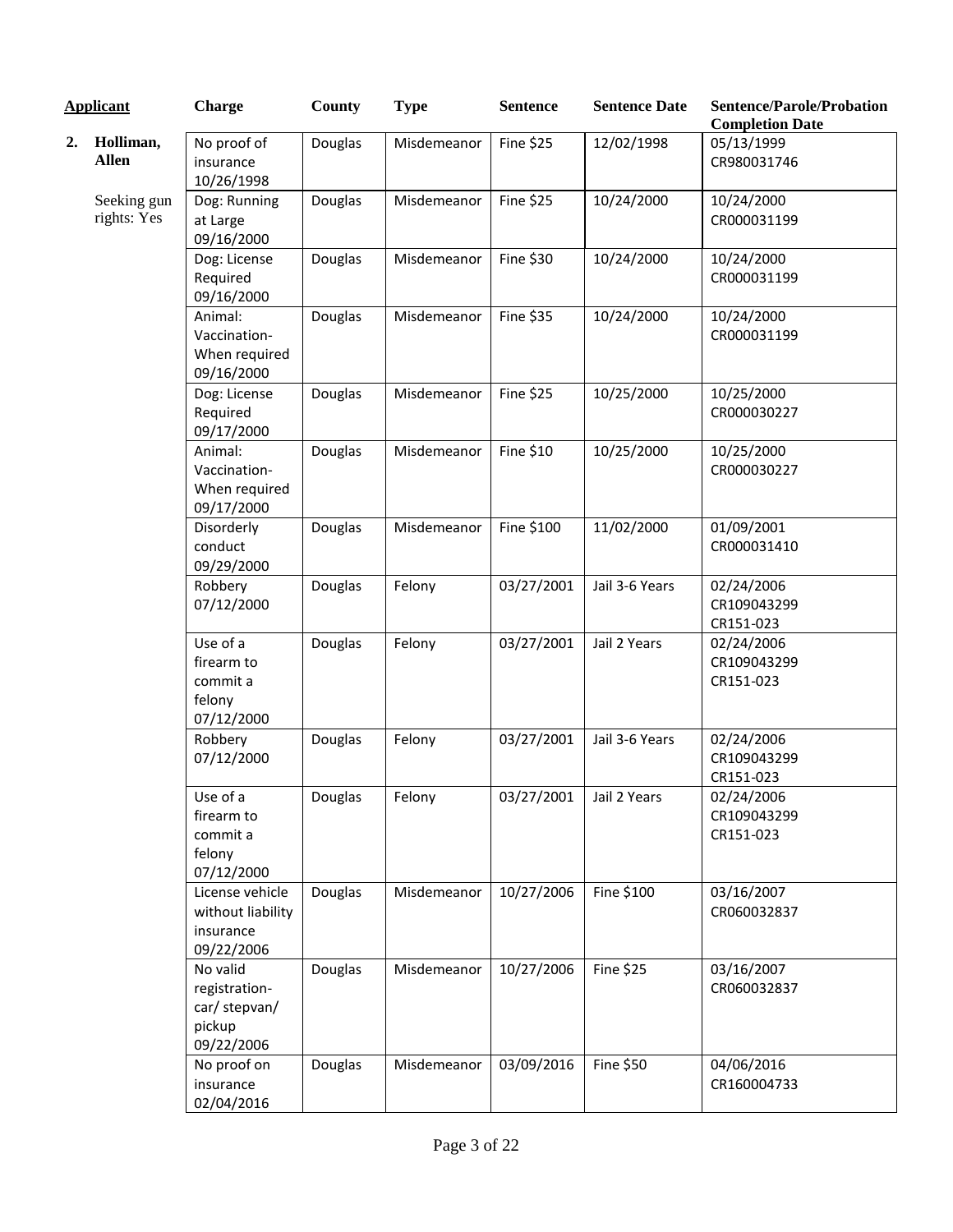|    | <b>Applicant</b>           | <b>Charge</b>                                                                                     | County  | <b>Type</b> | <b>Sentence</b>                                                                      | <b>Sentence Date</b> | <b>Sentence/Parole/Probation</b><br><b>Completion Date</b> |
|----|----------------------------|---------------------------------------------------------------------------------------------------|---------|-------------|--------------------------------------------------------------------------------------|----------------------|------------------------------------------------------------|
| 3. | Kallhoff,<br><b>Brad</b>   | Theft of<br>Property \$1--<br>\$300<br>05/29/1986                                                 | Custer  | Misdemeanor | Probation<br>24 Months;<br>Restitution<br>\$1245;40<br>Hours<br>Community<br>Service | 11/20/1986           | 11/20/1988<br>CR8618483                                    |
|    | Seeking gun<br>rights: Yes | Hunt/Fish/<br>Trap without<br>permission<br>11/18/2006                                            | Holt    | Misdemeanor | Fine \$100                                                                           | 01/05/2007           | 01/05/2007<br>CR060000407                                  |
|    |                            | Assault-1st<br>Degree<br>10/11/2009                                                               | Holt    | Felony      | Jail 12-36<br>Months;<br>Restitution<br>\$6411.30                                    | 08/16/2010           | 09/19/2013<br>CR100000004                                  |
|    |                            | Assault-3rd<br>Degree<br>10/11/2009                                                               | Holt    | Felony      | Jail 12-36<br>Months                                                                 | 08/16/2010           | 09/19/2013<br>CR100000004                                  |
|    | <b>Applicant</b>           | <b>Charge</b>                                                                                     | County  | <b>Type</b> | <b>Sentence</b>                                                                      | <b>Sentence Date</b> | <b>Sentence/Parole/Probation</b><br><b>Completion Date</b> |
| 4. | McCray,<br><b>Ginger</b>   | Disturbing the<br>peace<br>05/19/2004                                                             | Howard  | Misdemeanor | Fine \$100                                                                           | 07/21/2004           | 10/04/2004<br>CR040000193                                  |
|    | Seeking gun<br>rights: No  | Deliver/<br>Dispense/<br>Manufacture/<br>Possession of a<br>Controlled<br>Substance<br>04/20/2005 | Hall    | Felony      | <b>Jail 180</b><br>Days;<br>Probation<br>12 Months                                   | 08/01/2006           | 07/31/2009<br>CR060000009                                  |
|    |                            | Deliver/<br>Dispense/<br>Manufacture/<br>Possession of a<br>Controlled<br>Substance<br>04/28/2005 | Howard  | Felony      | Probation 2<br>Years                                                                 | 08/23/2006           | 01/29/2010<br>CR060000013                                  |
|    |                            | Assault- 3rd<br>Degree<br>12/08/2007                                                              | Greeley | Misdemeanor | Fine \$150                                                                           | 02/25/2008           | 03/14/2008<br>CR070000152                                  |
|    |                            | Resisting arrest-<br>$1st$ offense<br>04/20/2009                                                  | Greeley | Misdemeanor | Jail 6<br>months                                                                     | 09/21/2009           | 01/29/2010<br>CR090000001                                  |
|    |                            | Disturbing the<br>peace<br>04/20/2009                                                             | Greeley | Misdemeanor | Jail 3<br>Months                                                                     | 09/21/2009           | 01/29/2010<br>CR090000001                                  |
|    |                            | Assault- 3rd<br>Degree<br>08/17/2011                                                              | Greeley | Misdemeanor | Jail 17 Days                                                                         | 05/29/2012           | 06/07/2012<br>CR110000043                                  |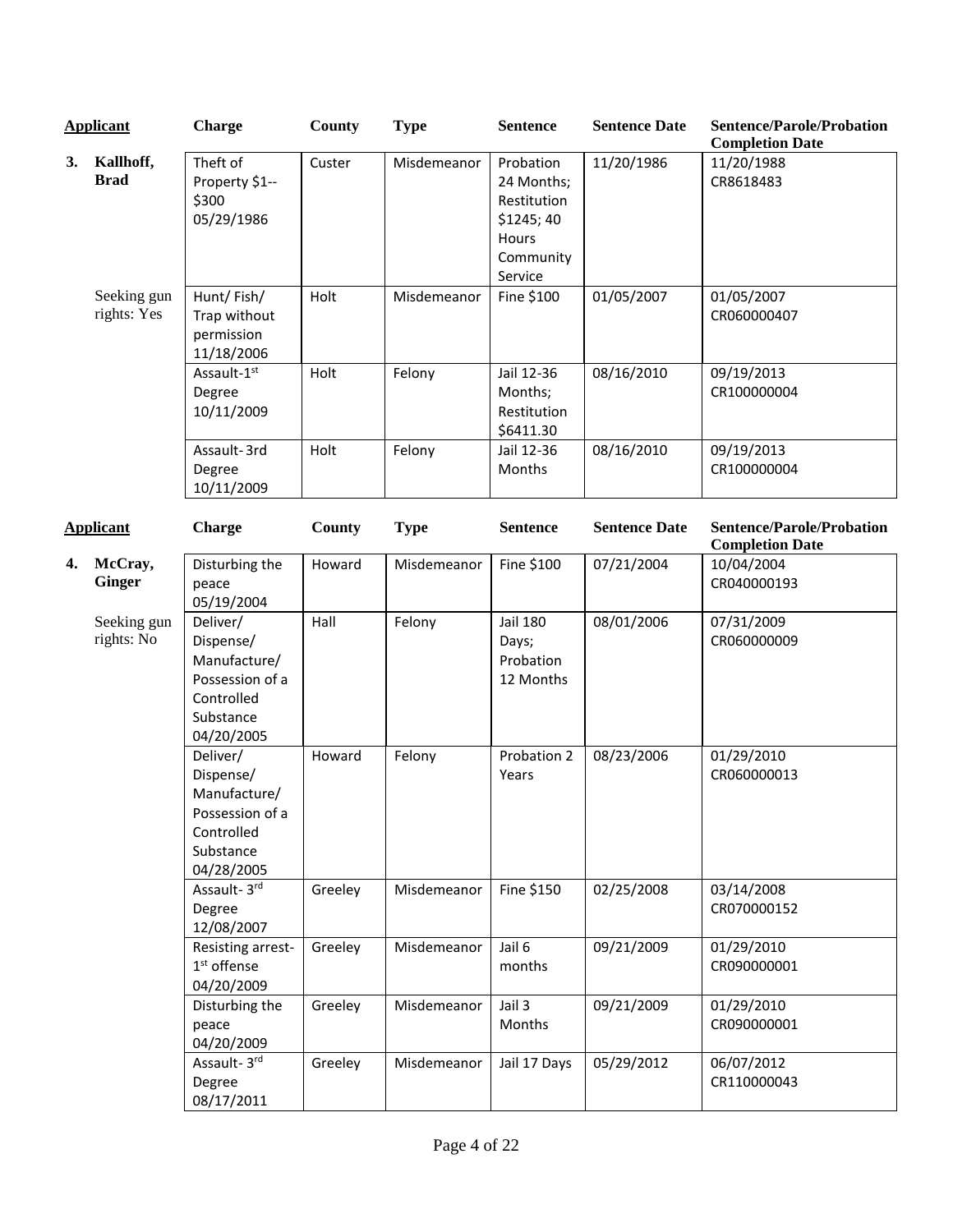| Disturbing the<br>peace<br>10/10/2011                                                                         | Greeley | Misdemeanor | Jail 17 Days          | 05/29/2012            | 06/27/2012<br>CR110000046                |
|---------------------------------------------------------------------------------------------------------------|---------|-------------|-----------------------|-----------------------|------------------------------------------|
| Assault officer-<br>3rd degree<br>11/11/2011                                                                  | Greeley | Felony      | Jail 1 Year           | 08/20/2012            | 08/20/2012<br>CR120000001                |
| Assault-3rd<br>degree;<br>Disturbing the<br>peace; Willful<br>reckless driving<br>$1st$ offense<br>11/21/2021 | Greeley | Misdemeanor | Pending<br>sentencing | Pending<br>Sentencing | <b>Pending Sentencing</b><br>CR210000012 |

|    | <b>Applicant</b>           | <b>Charge</b>                                                                        | County  | <b>Type</b> | <b>Sentence</b>                                 | <b>Sentence Date</b> | <b>Sentence/Parole/Probation</b><br><b>Completion Date</b> |
|----|----------------------------|--------------------------------------------------------------------------------------|---------|-------------|-------------------------------------------------|----------------------|------------------------------------------------------------|
| 5. | Miller,<br><b>Charles</b>  | Forgery 2nd<br>Degree \$75-<br>\$300<br>04/03/1998                                   | Madison | Felony      | Jail 20<br>Months to<br>3 Years                 | 03/18/1999           | Restitution paid<br>03/10/2016<br>CR980000124              |
|    | Seeking gun<br>rights: Yes | Unauthorized<br>use of a<br>propelled<br>vehicle-1st<br>offense<br>04/22/1998        | Madison | Misdemeanor | Jail 90 Days<br>cc                              | 05/26/1998           | 11/24/2000<br>CR980001034                                  |
|    |                            | <b>DUS State</b><br>violation-1st<br>offense<br>04/22/1998                           | Madison | Misdemeanor | Jail 90 Days<br>cc                              | 05/26/1998           | 11/24/2000<br>CR980001034                                  |
|    |                            | Disturbing the<br>peace<br>01/11/1998                                                | Madison | Misdemeanor | Jail 30 Days                                    | 03/18/1999           | Court costs paid<br>02/09/2022<br>CR980000114              |
|    |                            | No proof of<br>insurance<br>(owner of<br>vehicle; Failure<br>to appear<br>09/08/2001 | Madison | Misdemeanor | Fine \$100;<br>Community<br>Service 20<br>Hours | 02/07/2002           | CR010001917                                                |
|    |                            | Attempt of a<br>Class 3A or<br>Class 4 Felony<br>09/08/2001                          | Madison | Misdemeanor | Jail 1 Year                                     | 07/24/2002           | 08/28/2003<br>CR020000025                                  |
|    |                            | Driving under<br>suspension/<br>before<br>reinstated state<br>02/14/2002             | Madison | Misdemeanor | Jail 90 Days;<br>Suspension<br>1 Year           | 08/01/2002           | 08/01/2003<br>CR020000576                                  |
|    |                            | Reckless<br>Driving-1st<br>offense<br>03/05/2002                                     | Madison | Misdemeanor | Jail 90 Days                                    | 08/16/2002           | 08/28/2003<br>CR020000893                                  |
|    |                            | Driving under<br>suspension/<br><b>Before</b>                                        | Madison | Misdemeanor | Jail 90 Days<br>CS;<br>Suspension               | 08/01/2002           | 08/01/2003<br>CR020000734                                  |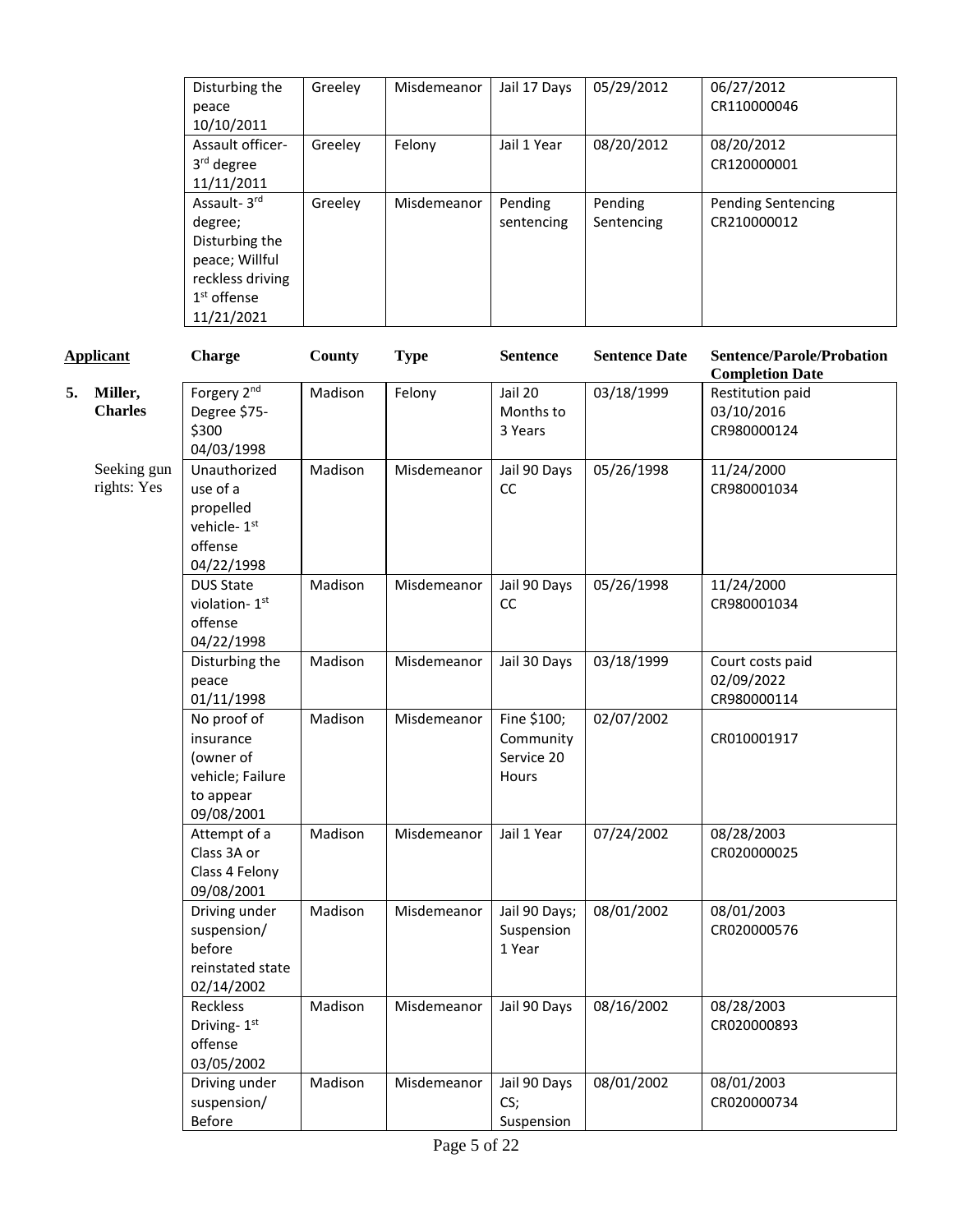| reinstated<br>state;<br>Obstruction a<br>peace officer/<br>police animal<br>03/10/2002 |           |             | 1 Year; Jail<br>6 Months<br>CC                        |            |                           |
|----------------------------------------------------------------------------------------|-----------|-------------|-------------------------------------------------------|------------|---------------------------|
| Reckless<br>driving-1st<br>offense<br>04/22/2002                                       | Madison   | Misdemeanor | Jail 3<br>Months CC;<br>Fine \$500                    | 04/30/2002 | 05/07/2002<br>CR010001294 |
| <b>DUS State</b><br>Violation-1st<br>offense<br>04/22/2002                             | Madison   | Misdemeanor | Fine \$100                                            | 05/07/2002 | 05/04/2002<br>CR010003045 |
| Attempt of a<br>class 3A or<br>Class 4 Felony<br>04/22/2002                            | Madison   | Misdemeanor | Jail 90 Days                                          | 08/01/2002 | 08/28/2003<br>CR020001170 |
| Theft-<br>Shoplifting \$0-<br>200<br>04/22/2002                                        | Madison   | Misdemeanor | Jail 90 Days                                          | 08/01/2002 | 08/28/2003<br>CR020001176 |
| Driving under<br>suspension/<br><b>Before</b><br>reinstated state<br>12/18/2003        | Madison   | Misdemeanor | Fine \$100                                            | 05/13/2004 | 05/13/2004<br>CR040000141 |
| DUI-1 <sup>st</sup> Offense<br>06/08/2004                                              | Lancaster | Misdemeanor | Jail 7 Days;<br>Fine \$400;<br>Suspension<br>6 Months | 08/30/2005 | CR040019015               |
| Driving under<br>suspension/<br>before<br>reinstated state<br>05/13/2004               | Madison   | Misdemeanor | Fine \$100                                            | 05/13/2004 | CR040000271               |
| Attempt of a<br>Class 1<br>Misdemeanor<br>08/30/2004                                   | Madison   | Misdemeanor | Jail 20 Days                                          | 08/30/2004 | CR040002034               |
| Theft-<br>Shoplifting \$0-<br>200<br>08/30/2004                                        | Madison   | Misdemeanor | Jail 30 Days<br>cc                                    | 08/30/2004 | CR040002284               |
| Resisting arrest-<br>1 <sup>st</sup> offense<br>11/23/2004                             | Madison   | Misdemeanor | Jail 30 Days<br><b>CS</b>                             | 11/23/2004 | CR040003177               |
| Leave accident-<br>Fail to furnish<br>info 1st<br>11/23/2004                           | Madison   | Misdemeanor | Jail 30 Days<br>CS                                    | 11/23/2004 | CR040002181               |
| Disturbing the<br>peace<br>11/23/2004                                                  | Madison   | Misdemeanor | Jail 2 Days<br>CS                                     | 11/23/2004 | CR040003028               |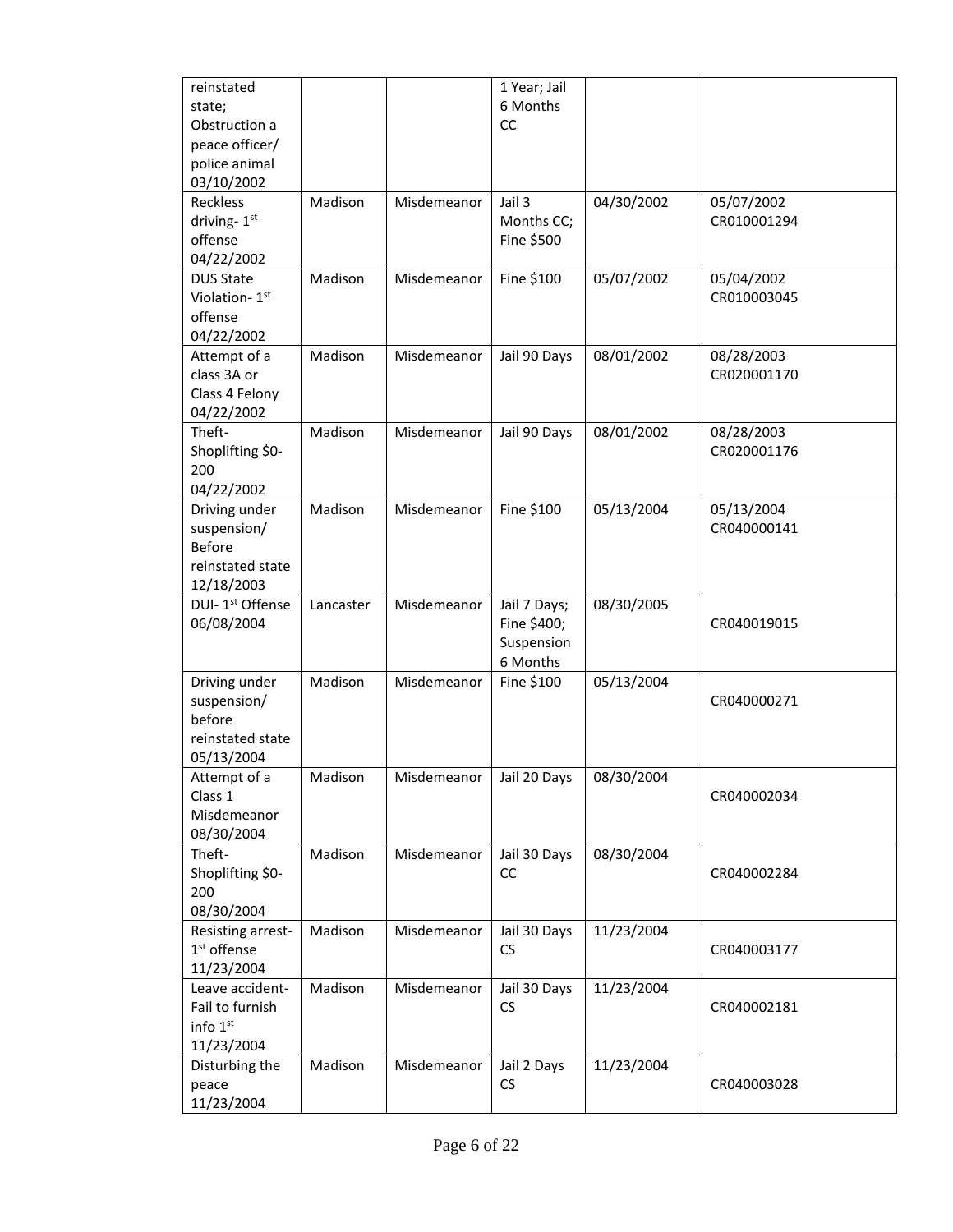| Theft-                       | Madison | Misdemeanor | Jail 10       | 05/26/2005 | 10/18/2005       |
|------------------------------|---------|-------------|---------------|------------|------------------|
| Shoplifting \$0-             |         |             | <b>Months</b> |            | CR050000807      |
| 200 2 <sup>nd</sup> offense  |         |             |               |            |                  |
| 05/26/2005                   |         |             |               |            |                  |
| Theft-                       | Madison | Misdemeanor | Jail 14 Days  | 09/22/2006 | Court costs paid |
| Shoplifting \$0-             |         |             |               |            | 04/18/2007       |
| 200                          |         |             |               |            | CR060000116      |
| 11/25/2005                   |         |             |               |            |                  |
| Disturbing the               | Holt    | Misdemeanor | Fine \$500    | 09/30/2009 | 07/26/2010       |
| peace                        |         |             |               |            | CR090000184      |
| 08/18/2009                   |         |             |               |            |                  |
| Violate ATV/                 | Holt    | Misdemeanor | Fine \$25     | 09/23/2021 | 09/23/2021       |
| <b>UTV</b>                   |         |             |               |            | CR210000190      |
| Registration-1 <sup>st</sup> |         |             |               |            |                  |
| Offense                      |         |             |               |            |                  |
| 09/19/2021                   |         |             |               |            |                  |

| Applicant |               | <b>Charge</b>           | County    | <b>Type</b> | <b>Sentence</b> | <b>Sentence Date</b> | <b>Sentence/Parole/Probation</b><br><b>Completion Date</b> |
|-----------|---------------|-------------------------|-----------|-------------|-----------------|----------------------|------------------------------------------------------------|
| 6.        | Schomerus,    | Abuse of a              | York      | Felony      | Probation       | 01/06/1998           | 01/31/2000                                                 |
|           | <b>John</b>   | Vulnerable              |           |             | 48 Months;      |                      | CR173000002                                                |
|           | <b>Edward</b> | Adult                   |           |             | 600 Hours       |                      | CR97-16382                                                 |
|           |               | 05/02/1997              |           |             | οf              |                      |                                                            |
|           |               |                         |           |             | Community       |                      |                                                            |
|           |               |                         |           |             | Service         |                      |                                                            |
|           | Seeking gun   | Assault-3 <sup>rd</sup> | Lancaster | Misdemeanor | Jail 270        | 01/03/2013           | 04/18/2013                                                 |
|           | rights: No    | degree                  |           |             | Days            |                      | CR120000113                                                |
|           |               | 12/07/2011              |           |             |                 |                      |                                                            |

### **H. Pardon Applicant tabled from March 7, 2022 Pardon Board Hearing Agenda - Testimony will be heard by the Board-1:00 pm**

|    | <b>Applicant</b>              | <b>Charge</b>                                          | County    | <b>Type</b> | <b>Sentence</b> | <b>Sentence</b><br>Date | <b>Sentence/Parole/Probation</b><br><b>Completion Date</b> |
|----|-------------------------------|--------------------------------------------------------|-----------|-------------|-----------------|-------------------------|------------------------------------------------------------|
| 1. | Bromen,<br>Joseph             | False<br>Reporting<br>09/08/2007                       | Lancaster | Misdemeanor | Fine \$100      | 06/02/2008              | 06/02/2008<br>CR080006925                                  |
|    | Seeking<br>gun rights:<br>No. | Disturbing the<br>Peace<br>02/17/2008                  | Lancaster | Misdemeanor | Fine \$350      | 05/08/2008              | 06/02/2008<br>CR080003475                                  |
|    |                               | Consume<br>Alcoholic<br>Liquor in Public<br>09/05/2009 | Lancaster | Misdemeanor | Fine $$50$      | 09/16/2009              | 09/16/2009<br>CR090017632                                  |

## **I. DMV Commutation Applicant tabled from March 7, 2022 Pardon Board Hearing Agenda - Testimony will be heard by the Board- 1:00 pm**

| Applicant |                         | Charge              | Countv | $\mathbf{Type}$ | Sentence      | <b>Sentence Date</b> |
|-----------|-------------------------|---------------------|--------|-----------------|---------------|----------------------|
|           | <b>Fights Over Jr.,</b> | DUI $3^{\text{rd}}$ | Cherry | Misdemeanor     | Jail 90 Days; | 12/07/2009           |
|           | <b>Matthew</b>          | 09/04/2006          |        |                 | 15 Year       | CR060000482          |
|           | DMV                     |                     |        |                 | License       |                      |
|           | Commutation             |                     |        |                 | Revocation    |                      |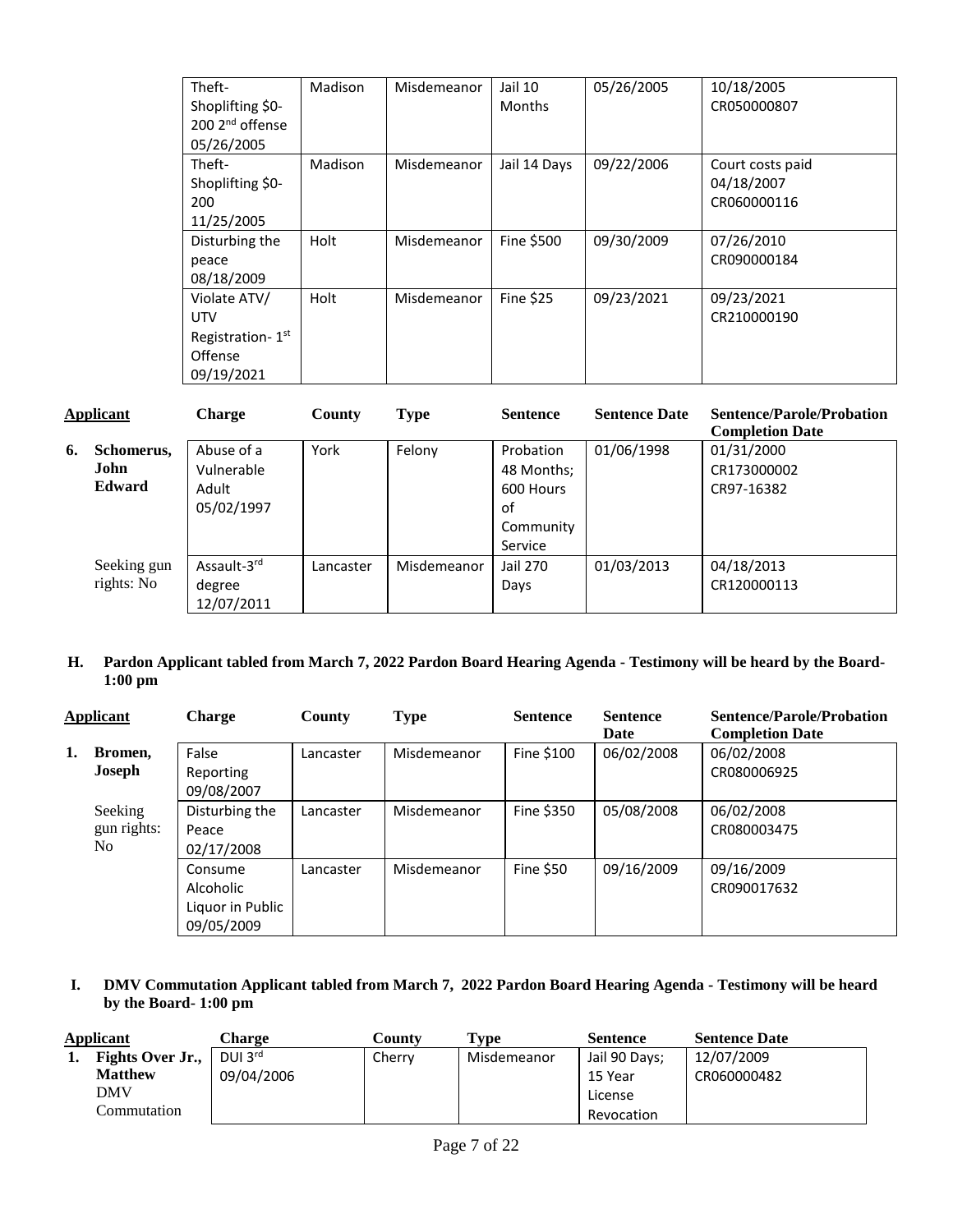|                      |        |             | Eligible<br>12/07/2024 |             |
|----------------------|--------|-------------|------------------------|-------------|
| Refusal to submit to | Cherry | Misdemeanor | Jail 90 Days;          | 12/07/2009  |
| a chemical test      |        |             | 15 Year                | CR060000475 |
| 09/07/2006           |        |             | License                |             |
|                      |        |             | Revocation             |             |
|                      |        |             | Eligible               |             |
|                      |        |             | 12/07/2024             |             |

| <b>Applicant</b> |                  | <b>Charge</b>   | <b>County</b> | Type        | <b>Sentence</b> | <b>Sentence Date</b>   |
|------------------|------------------|-----------------|---------------|-------------|-----------------|------------------------|
| 2.               | Moreno,          | DUI 3rd Offense | Lancaster     | Misdemeanor | Jail 10 Days;   | 09/25/2009             |
|                  | <b>Francisco</b> | 09/18/2005      |               |             | 15 year         | CR050019796            |
|                  | <b>DMV</b>       |                 |               |             | license         |                        |
|                  | Commutation      |                 |               |             | revocation;     |                        |
|                  |                  |                 |               |             | Fine \$600;     |                        |
|                  |                  |                 |               |             | Probation 3     |                        |
|                  |                  |                 |               |             | Years           |                        |
|                  |                  | DUI 3rd Offense | Colfax        | Misdemeanor | Jail 48         | 02/11/2009             |
|                  |                  | 06/23/2008      |               |             | Months; 15      | Release from probation |
|                  |                  |                 |               |             | year license    | 12/23/2010             |
|                  |                  |                 |               |             | revocation      | CR080000027            |

# **J. Applications for Pardons of Criminal Convictions - Testimony will be heard by the Board**

## **GROUP 1 at 1:00 pm**

|    | <b>Applicant</b>           | <b>Charge</b>                                                                                                    | <b>County</b> | <b>Type</b> | <b>Sentence</b>                     | <b>Sentence Date</b> | <b>Sentence/Parole/Probation</b><br><b>Completion Date</b> |
|----|----------------------------|------------------------------------------------------------------------------------------------------------------|---------------|-------------|-------------------------------------|----------------------|------------------------------------------------------------|
| 1. | Beene,<br>Kevin            | Criminal<br>Trespass-1st<br>Degree;<br>Criminal<br>Trespass 1st<br>Degree;<br>Criminal<br>Mischief<br>01/05/1987 | Douglas       | Misdemeanor | Probation 2<br>Years                | 07/07/1987           | 06/19/1990<br>CR87-120-455                                 |
|    | Seeking gun<br>rights: Yes | Larceny<br>01/22/1989                                                                                            | Sarpy         | Misdemeanor | Jail 6<br>Months CC                 | 06/16/1989           | 06/19/1990<br>CR890055170                                  |
|    |                            | Damage to<br>Property<br>01/22/1989                                                                              | Sarpy         | Misdemeanor | Jail 3<br>Months CC                 | 06/16/1989           | 06/19/1990<br>CR890055170                                  |
|    |                            | Theft by<br>receiving stolen<br>property \$300-<br>1000<br>01/25/1989                                            | Douglas       | Felony      | Jail 12-18<br><b>Months</b>         | 06/22/1989           | 06/19/1990<br>CR109017002<br>CR890055169                   |
|    |                            | Disorderly<br>Conduct<br>08/10/2001                                                                              | Douglas       | Misdemeanor | Fine \$50;<br>Probation<br>180 Days | 03/14/2002           | 09/11/2002<br>CR010023949                                  |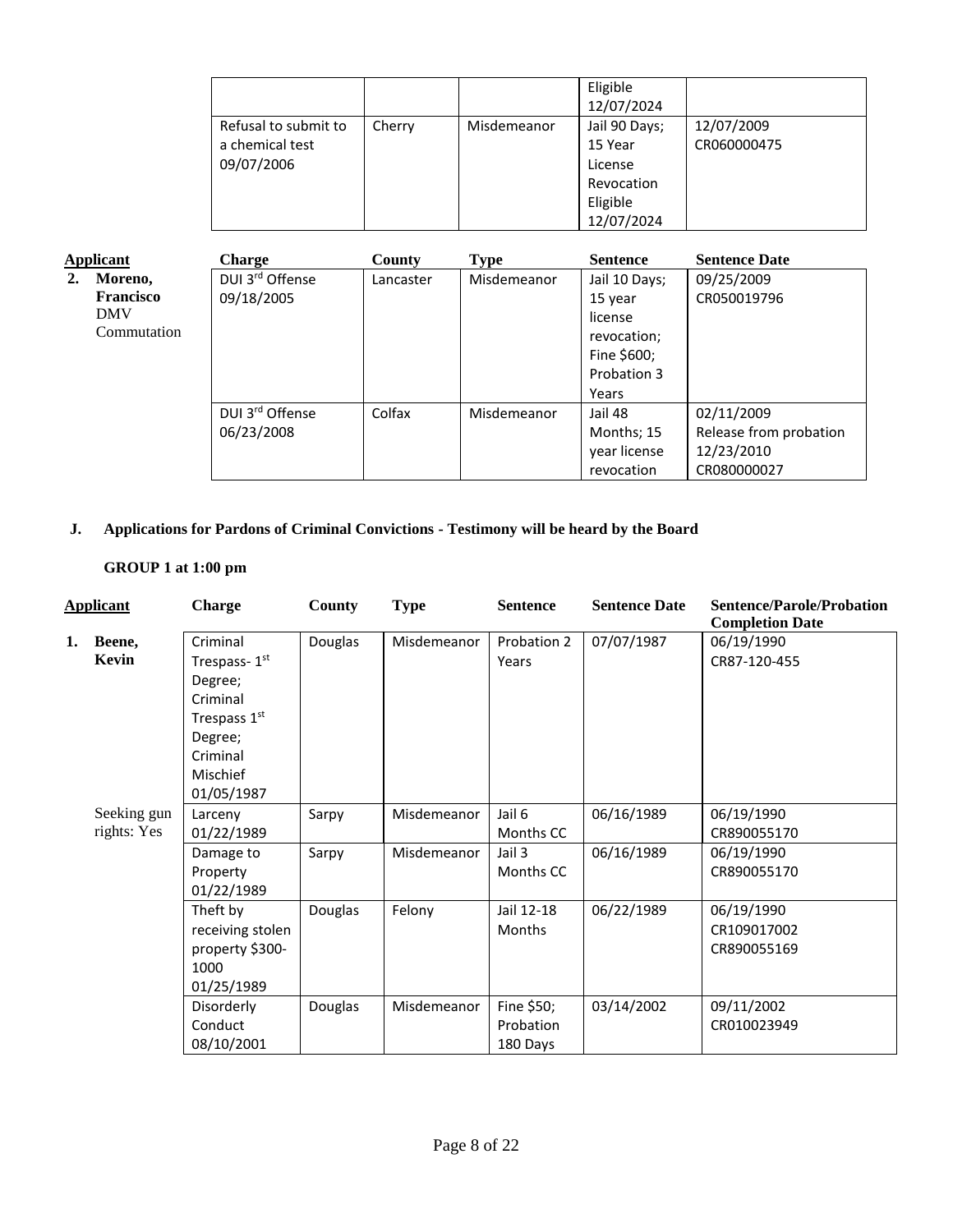| <b>Applicant</b> |                           | <b>Charge</b>                                                    | County  | <b>Type</b> | <b>Sentence</b>                               | <b>Sentence Date</b> | <b>Sentence/Parole/Probation</b><br><b>Completion Date</b> |
|------------------|---------------------------|------------------------------------------------------------------|---------|-------------|-----------------------------------------------|----------------------|------------------------------------------------------------|
| 2.               | Carroll,<br>Cynthia       | City registration<br>of vehicle<br>04/14/1993                    | Douglas | Misdemeanor | Fine \$10                                     | 02/06/2006           | 02/06/2006<br>TR939017041                                  |
|                  | Seeking gun<br>rights: No | No license on<br>person<br>04/14/1993                            | Douglas | Misdemeanor | <b>Fine \$25</b>                              | 02/06/2006           | 02/06/2006<br>TR93017040                                   |
|                  |                           | Unlawful<br>display of<br>plates/renewal<br>tabs<br>04/14/1993   | Douglas | Misdemeanor | Fine \$50                                     | 02/06/2006           | 02/06/2006<br>TR939017039                                  |
|                  |                           | Prostitution-2nd<br>offense<br>02/21/1995                        | Douglas | Misdemeanor | Jail 30 Days                                  | 03/03/1995           | 04/03/1995<br>CR939025798                                  |
|                  |                           | Carry concealed<br>weapon<br>02/21/1995                          | Douglas | Misdemeanor | Jail 30 Days                                  | 03/03/1995           | 04/03/1995<br>CR939025798                                  |
|                  |                           | No valid<br>registration<br>04/01/1995                           | Douglas | Misdemeanor | <b>Fine \$25</b>                              | 02/06/2006           | 02/06/2006<br>TR979000031                                  |
|                  |                           | Unlawful<br>display of<br>plates/renewal<br>tabs<br>04/01/1995   | Douglas | Misdemeanor | Fine \$50                                     | 02/06/2006           | 02/06/2006<br>TR979000030                                  |
|                  |                           | <b>DUS State</b><br>Violation-1st<br>Offense<br>06/23/1995       | Douglas | Misdemeanor | Jail 90 Days;<br>Revoked<br>License 1<br>Year | 02/12/1997           | 02/12/1998<br>TR979001074                                  |
|                  |                           | False<br>Information<br>06/23/1995                               | Douglas | Misdemeanor | Jail 90 Days                                  | 02/12/1997           | 02/12/1998<br>TR979001074                                  |
|                  |                           | False<br>Information<br>07/29/1996                               | Douglas | Misdemeanor | Jail 90 Days                                  | 02/12/1997           | 05/12/1997<br>CR970003200                                  |
|                  |                           | False<br>Information<br>02/12/1997                               | Douglas | Misdemeanor | Jail 90 Days                                  | 02/12/1997           | 05/12/1997<br>CR970003475                                  |
|                  |                           | Failure to<br>appear or<br>comply with<br>citation<br>09/14/1997 | Douglas | Misdemeanor | Fine \$100                                    | 12/08/1997           | 12/09/1997<br>CR970030047                                  |
|                  |                           | False<br>Information<br>11/07/1997                               | Douglas | Misdemeanor | Jail 3 Days                                   | 02/19/1998           | 02/27/1998<br>CR980003823                                  |
|                  |                           | Prostitution:<br>Solicit 4th<br>offense<br>11/24/1997            | Douglas | Misdemeanor | Jail 90 Days                                  | 12/18/1997           | 03/01/1998<br>CR970033741                                  |
|                  |                           | Fraud: Obtain<br>Property                                        | Douglas | Misdemeanor | Jail 30 Days                                  | 01/29/1998           | 01/10/2002<br>CR980002642                                  |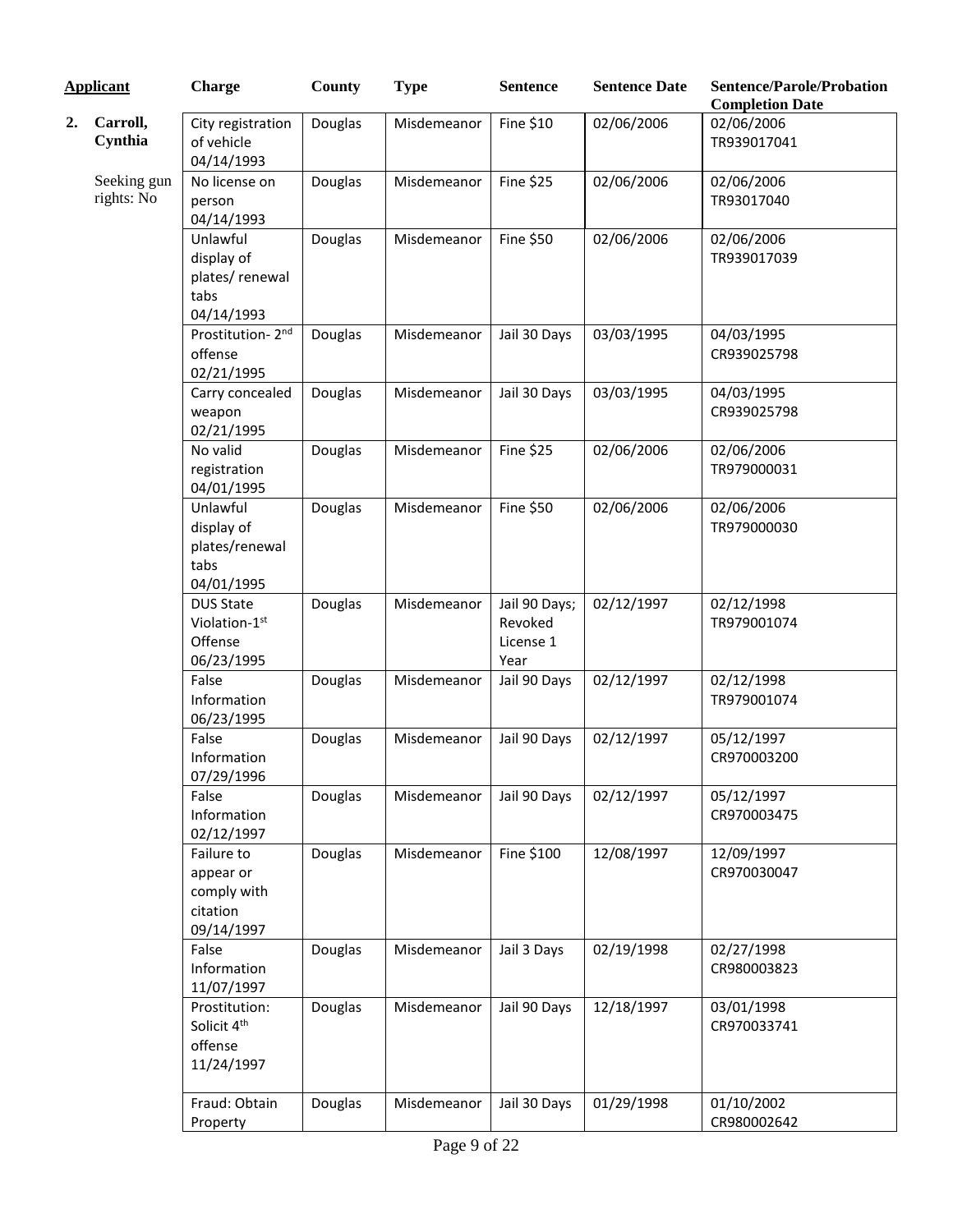| 01/28/1998                   |         |             |                 |            |                           |
|------------------------------|---------|-------------|-----------------|------------|---------------------------|
| Receive                      | Douglas | Misdemeanor | Jail 30 Days    | 01/29/1998 | 01/10/2002                |
| unlawful taken               |         |             |                 |            | CR980002642               |
| property under               |         |             |                 |            |                           |
| \$100                        |         |             |                 |            |                           |
| 01/28/1998                   |         |             |                 |            |                           |
| Failure to                   | Douglas | Misdemeanor | Jail 10 Days    | 04/27/1998 | 06/10/1998                |
| appear or                    |         |             |                 |            | CR980008180               |
| comply with                  |         |             |                 |            |                           |
| citation                     |         |             |                 |            |                           |
| 03/06/1998                   |         |             |                 |            |                           |
| Prostitution-4 <sup>th</sup> | Douglas | Misdemeanor | Jail 180        | 07/23/1998 | 10/15/1998                |
| offense                      |         |             | Days            |            | CR980012192               |
| 04/23/1998                   |         |             |                 |            |                           |
| Failure to                   | Douglas | Misdemeanor | Jail 30 Days    | 07/23/1998 | 07/23/1998                |
| appear or                    |         |             |                 |            | CR980012387               |
| comply with                  |         |             |                 |            |                           |
| citation                     |         |             |                 |            |                           |
| 04/17/1998<br>Prostitution:  |         |             | <b>Jail 180</b> | 01/14/2000 |                           |
| Solicit 4 <sup>th</sup>      | Douglas | Misdemeanor | Days            |            | 02/20/2000<br>CR990001503 |
| offense                      |         |             |                 |            |                           |
| 12/17/1998                   |         |             |                 |            |                           |
| Prostitution:                | Douglas | Misdemeanor | <b>Jail 180</b> | 11/24/1999 | 02/20/2000                |
| Solicit 4 <sup>th</sup>      |         |             | Days            |            | CR990025284               |
| offense                      |         |             |                 |            |                           |
| 09/02/1999                   |         |             |                 |            |                           |
| <b>DUS State</b>             | Douglas | Misdemeanor | Jail 30 Days;   | 10/11/2000 | 10/11/2001                |
| violation-1st                |         |             | Suspended       |            | CR000010230               |
| offense                      |         |             | license 1       |            |                           |
| 03/12/2000                   |         |             | Year            |            |                           |
| Prostitution:                | Douglas | Misdemeanor | Jail 180        | 10/11/2000 | 01/23/2001                |
| Solicit 4 <sup>th</sup>      |         |             | Days            |            | CR000010675               |
| offense                      |         |             |                 |            |                           |
| 03/29/2000                   |         |             |                 |            |                           |
| Prostitution:                | Douglas | Misdemeanor | Probation       | 02/06/2002 | 03/06/2003                |
| Solicit 4 <sup>th</sup>      |         |             | 12 months;      | Probation  | CR010033625               |
| offense                      |         |             | Jail 90 Days    | revoked    |                           |
| 10/14/2001                   |         |             |                 | 03/06/2003 |                           |
| Failure to                   | Douglas | Misdemeanor | Jail 30 Days    | 01/07/2002 | 03/25/2002                |
| appear or                    |         |             |                 |            | CR010033625               |
| comply with                  |         |             |                 |            |                           |
| citation                     |         |             |                 |            |                           |
| 11/19/2001                   |         |             |                 |            |                           |
| False                        | Douglas | Misdemeanor | Jail 30 Days    | 01/07/2002 | 03/25/2002                |
| Information                  |         |             |                 |            | CR020000661               |
| 01/05/2002                   |         |             |                 |            |                           |
| Driving under                | Douglas | Misdemeanor | Fine \$100      | 02/03/2004 | 04/06/2005                |
| suspension/                  |         |             |                 |            | CR040001856               |
| before                       |         |             |                 |            |                           |
| reinstated-                  |         |             |                 |            |                           |
| state                        |         |             |                 |            |                           |
| 12/30/2003                   |         |             |                 |            |                           |
| Driving under                | Douglas | Misdemeanor | Fine \$175      | 09/13/2005 | 02/06/2006                |
| suspension/                  |         |             |                 |            | CR050027636               |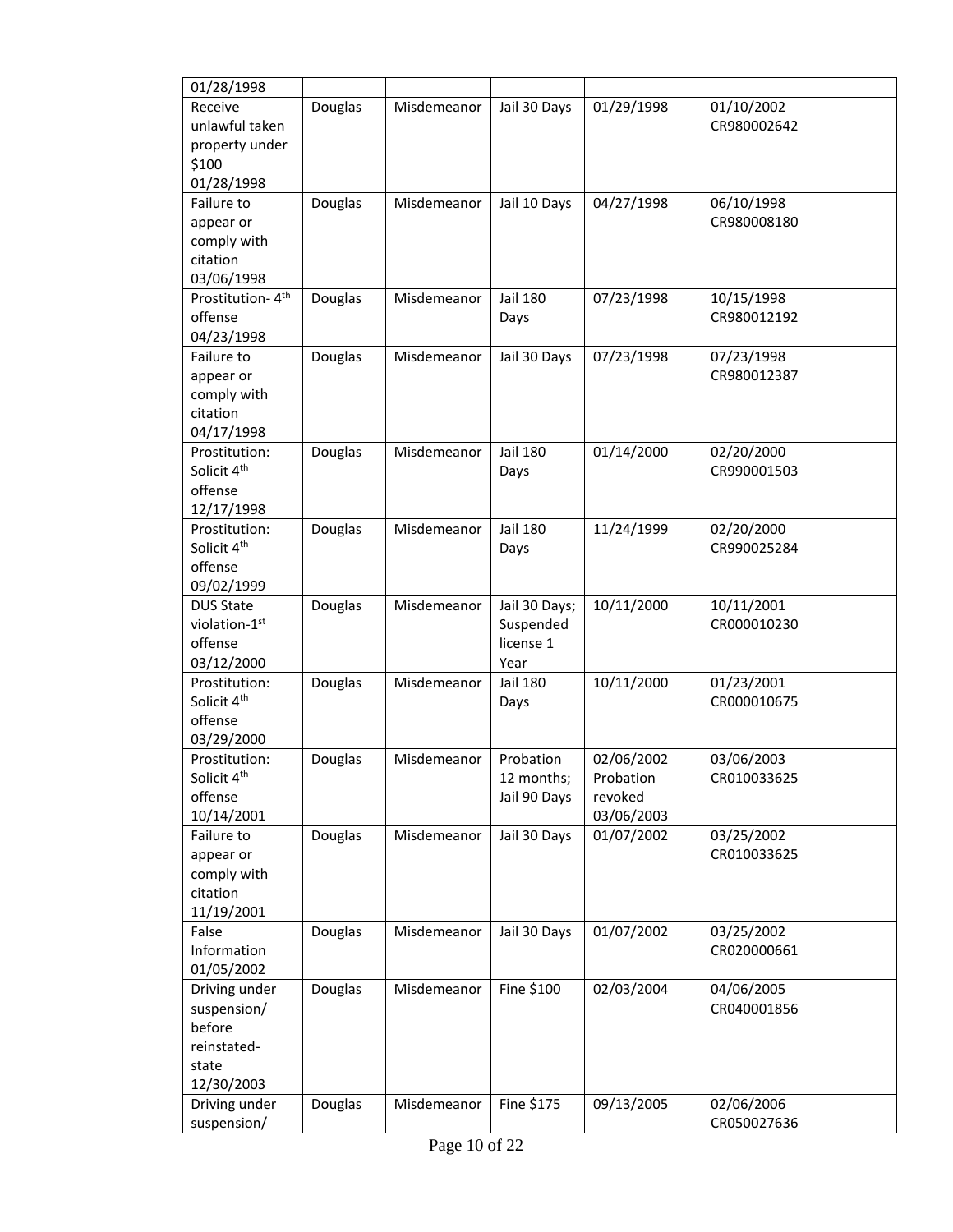| before            |         |             |                  |            |             |
|-------------------|---------|-------------|------------------|------------|-------------|
| reinstated-       |         |             |                  |            |             |
| state             |         |             |                  |            |             |
| 08/09/2005        |         |             |                  |            |             |
| Operator          | Douglas | Misdemeanor | <b>Fine \$25</b> | 08/01/2006 | 10/05/2006  |
| License: Carry    |         |             |                  |            | CR060022911 |
| and show when     |         |             |                  |            |             |
| needed            |         |             |                  |            |             |
| 06/25/2006        |         |             |                  |            |             |
| License vehicle   | Douglas | Misdemeanor | Fine \$100       | 12/08/2006 | 12/08/2006  |
| without liability |         |             |                  |            | CR060034582 |
| insurance         |         |             |                  |            |             |
| 10/04/2006        |         |             |                  |            |             |
| License vehicle   | Douglas | Misdemeanor | Fine \$100       | 11/07/2007 | 02/08/2008  |
| without liability |         |             |                  |            | CR070028106 |
| insurance         |         |             |                  |            |             |
| 08/22/2007        |         |             |                  |            |             |
| Driving under     | Douglas | Misdemeanor | <b>Fine \$50</b> | 05/12/2008 | 09/04/2008  |
| suspension/       |         |             |                  |            | CR080006680 |
| before            |         |             |                  |            |             |
| reinstated-       |         |             |                  |            |             |
| state             |         |             |                  |            |             |
| 01/31/2008        |         |             |                  |            |             |
| No proof of       | Douglas | Misdemeanor | Fine \$100;      | 09/17/2008 | 09/14/2009  |
| insurance         |         |             | Probation        |            | CR080022261 |
| 06/27/2008        |         |             | 12 months        |            |             |
| Driving under     | Douglas | Misdemeanor | Fine \$50        | 06/16/2010 | 11/02/2010  |
| suspension/       |         |             |                  |            | CR100014888 |
| before            |         |             |                  |            |             |
| reinstated-       |         |             |                  |            |             |
| state             |         |             |                  |            |             |
| 05/08/2010        |         |             |                  |            |             |
| Driving under     | Douglas | Misdemeanor | Fine \$50        | 12/22/2010 | 12/22/2010  |
| suspension/       |         |             |                  |            | CR100026838 |
| before            |         |             |                  |            |             |
| reinstated-       |         |             |                  |            |             |
| state             |         |             |                  |            |             |
| 09/09/2010        |         |             |                  |            |             |
| No proof of       | Douglas | Misdemeanor | Fine \$150       | 03/23/2012 | 06/06/2012  |
| insurance         |         |             |                  |            | CR120008047 |
| 02/17/2012        |         |             |                  |            |             |
| No proof of       | Douglas | Misdemeanor | Fine \$100       | 03/30/2012 | 06/01/2012  |
| insurance         |         |             |                  |            | CR120008802 |
| 02/17/2012        |         |             |                  |            |             |
| Littering 1st     | Douglas | Misdemeanor | <b>Fine \$25</b> | 04/25/2012 | 07/23/2012  |
| offense           |         |             |                  |            | CR120011155 |
| 03/22/2012        |         |             |                  |            |             |
| Driving under     | Douglas | Misdemeanor | <b>Fine \$25</b> | 06/11/2012 | 11/26/2012  |
| suspension/       |         |             |                  |            | CR120016165 |
| before            |         |             |                  |            |             |
| reinstated-       |         |             |                  |            |             |
| state             |         |             |                  |            |             |
| 05/07/2012        |         |             |                  |            |             |
| Driving under     | Douglas | Misdemeanor | <b>Fine \$25</b> | 06/20/2012 | 08/09/2012  |
| suspension/       |         |             |                  |            | CR120017106 |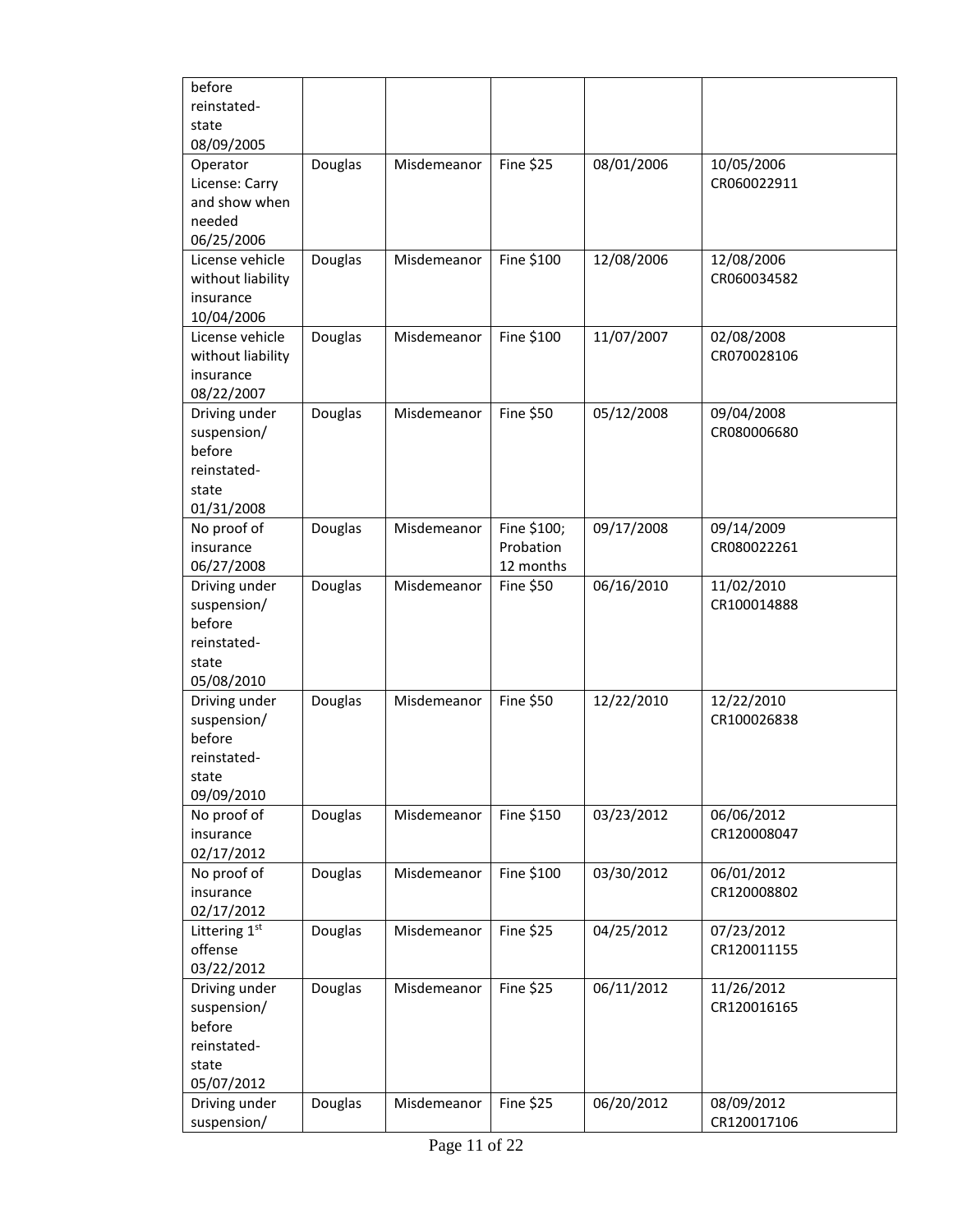| before<br>reinstated- |         |             |                  |            |             |
|-----------------------|---------|-------------|------------------|------------|-------------|
| state                 |         |             |                  |            |             |
| 05/16/2012            |         |             |                  |            |             |
| License vehicle       | Douglas | Misdemeanor | Fine \$100       | 02/15/2013 | 02/15/2013  |
| without liability     |         |             |                  |            | CR130000927 |
| insurance             |         |             |                  |            |             |
| 12/24/2012            |         |             |                  |            |             |
| Driving under         | Douglas | Misdemeanor | <b>Fine \$50</b> | 10/15/2015 | 11/20/2015  |
| suspension/           |         |             |                  |            | CR150016107 |
| before<br>reinstated- |         |             |                  |            |             |
| state                 |         |             |                  |            |             |
| 07/08/2015            |         |             |                  |            |             |
| No operator's         | Douglas | Misdemeanor | <b>Fine \$25</b> | 04/23/2018 | 04/25/2018  |
| license/ waiver       |         |             |                  |            | TR170020149 |
| able                  |         |             |                  |            |             |
| 08/30/2017            |         |             |                  |            |             |
| No operator's         | Douglas | Misdemeanor | <b>Fine \$25</b> | 04/23/2018 | 04/25/2018  |
| license/ waiver       |         |             |                  |            | TR170019689 |
| able                  |         |             |                  |            |             |
| 08/24/2017            |         |             |                  |            |             |
| No operator's         | Douglas | Misdemeanor | <b>Fine \$25</b> | 04/23/2018 | 04/25/2018  |
| license/ waiver       |         |             |                  |            | TR170014461 |
| able                  |         |             |                  |            |             |
| 06/12/2017            |         |             |                  |            |             |
| Driving under         | Douglas | Misdemeanor | <b>Fine \$50</b> | 05/22/2018 | 07/09/2018  |
| suspension/           |         |             |                  |            | CR180012826 |
| before                |         |             |                  |            |             |
| reinstated-           |         |             |                  |            |             |
| state<br>04/17/2018   |         |             |                  |            |             |
|                       |         |             |                  |            |             |

|    | <b>Applicant</b>           | <b>Charge</b>                                                           | County  | <b>Type</b> | <b>Sentence</b>        | <b>Sentence Date</b> | <b>Sentence/Parole/Probation</b><br><b>Completion Date</b> |
|----|----------------------------|-------------------------------------------------------------------------|---------|-------------|------------------------|----------------------|------------------------------------------------------------|
| 3. | Epting,<br><b>Jeremy</b>   | Violate<br>Protection<br>Order-1 <sup>st</sup><br>Offense<br>07/15/2006 | Lincoln | Misdemeanor | Jail 58 Days           | 08/31/2006           | 08/31/2006<br>CR06-1578                                    |
|    | Seeking gun<br>rights: Yes | False<br>Imprisonment<br>06/17/2006                                     | Lincoln | Misdemeanor | Jail 58 Days           | 08/31/2006           | 08/31/2006<br>CR06-2010                                    |
|    |                            | Domestic<br>Assault-3rd<br>Offense<br>06/01/2006                        | Lincoln | Misdemeanor | Jail 58 Days           | 08/31/2006           | 08/31/2006<br>CR06-1101                                    |
|    |                            | No operator's<br>license<br>03/14/2008                                  | Lincoln | Misdemeanor | Fine \$150             | 03/27/2008           | 06/06/2008<br>CR080000644                                  |
|    |                            | False<br>imprisonment-<br>$2nd$ degree<br>10/11/2009                    | Lincoln | Misdemeanor | Probation<br>14 Months | 12/03/2009           | 02/23/2011<br>CR09-2293                                    |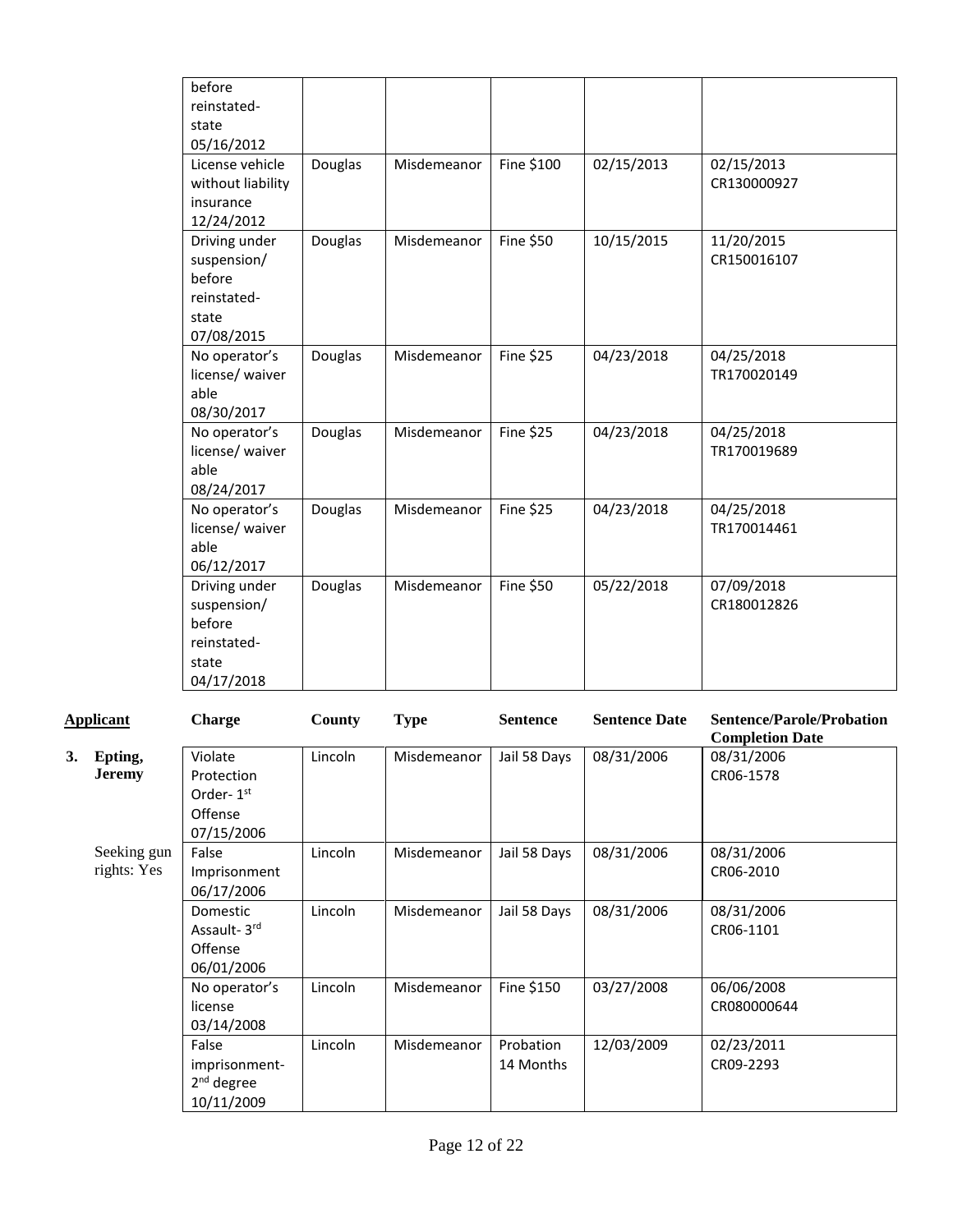| Domestic    | Lincoln | Misdemeanor | Probation | 12/03/2009 | 02/23/2011 |
|-------------|---------|-------------|-----------|------------|------------|
| Assault-3rd |         |             | 14 Months |            | CR09-1599  |
| Degree      |         |             |           |            |            |
| 05/18/2009  |         |             |           |            |            |

# **GROUP 2 at 1:45 pm**

| Applicant |                                                   | <b>Charge</b>                                                                          | County  | <b>Type</b> | <b>Sentence</b>                                     | <b>Sentence Date</b> | <b>Sentence/Parole/Probation</b><br><b>Completion Date</b> |
|-----------|---------------------------------------------------|----------------------------------------------------------------------------------------|---------|-------------|-----------------------------------------------------|----------------------|------------------------------------------------------------|
| 4.        | <b>Fleck, Roger</b><br>Seeking gun<br>rights: Yes | Manufacturing a<br>controlled<br>substance with<br>intent<br>(Marijuana)<br>09/23/1991 | Lincoln | Felony      | Probation 1<br>Year; Jail 60<br>Days; Fine<br>\$500 | 04/27/1992           | Set Aside 02/21/1995<br>CR91-104-179                       |

| <b>Applicant</b> |                            | <b>Charge</b>                                                       | County      | <b>Type</b> | <b>Sentence</b>                                                         | <b>Sentence Date</b> | <b>Sentence/Parole/Probation</b><br><b>Completion Date</b> |
|------------------|----------------------------|---------------------------------------------------------------------|-------------|-------------|-------------------------------------------------------------------------|----------------------|------------------------------------------------------------|
| 5.               | Gatewood,<br><b>Cheryl</b> | <b>Reckless</b><br><b>Driving</b><br>02/03/2007                     | Thurston    | Misdemeanor | Jail 60 Days;<br>Revoked<br>License 1<br>Year;<br>Restitution<br>\$1000 | 04/26/2007           | 03/12/2009<br>CR070000008                                  |
|                  | Seeking gun<br>rights: No  | Possession of a<br>Controlled<br>Substance<br>04/25/2007            | Thurston    | Felony      | Probation 3<br>Years                                                    | 10/03/2007           | 11/10/2010<br>CR070000012                                  |
|                  |                            | Procure/Sell<br>alcohol to a<br>minor/<br>Incompetent<br>04/17/2009 | <b>Burt</b> | Misdemeanor | Fine \$400                                                              | 04/17/2009           | 05/12/2009<br>CR090000168                                  |

|    | <b>Applicant</b>           | <b>Charge</b>                                         | County         | <b>Type</b> | <b>Sentence</b>                                                                                     | <b>Sentence</b>    | <b>Sentence/Parole/Probation</b>                    |
|----|----------------------------|-------------------------------------------------------|----------------|-------------|-----------------------------------------------------------------------------------------------------|--------------------|-----------------------------------------------------|
| 6. | Haswell,<br>Joshua         | Theft-Unlawful<br>taking \$500-<br>1500<br>07/06/2003 | Cass           | Felony      | Probation<br>18 months;<br>School/GED;<br>Restitution<br>\$300;<br>Community<br>Service 20<br>hours | Date<br>09/17/2003 | <b>Completion Date</b><br>06/08/2005<br>JV030000077 |
|    | Seeking gun<br>rights: Yes | Violation of<br>Curfew<br>06/20/2002                  | Cass           | Misdemeanor | 3 Months<br>Probate<br>Court;<br>School/GED<br>Community<br>Service 5<br><b>Hours</b>               | 07/24/2002         | 10/23/2002<br>JV020000056                           |
|    |                            | Skate,<br>skateboard,<br>bike-old                     | <b>Douglas</b> | Misdemeanor | Fine \$50                                                                                           | 08/13/2004         | 03/07/2005<br>CR040023558                           |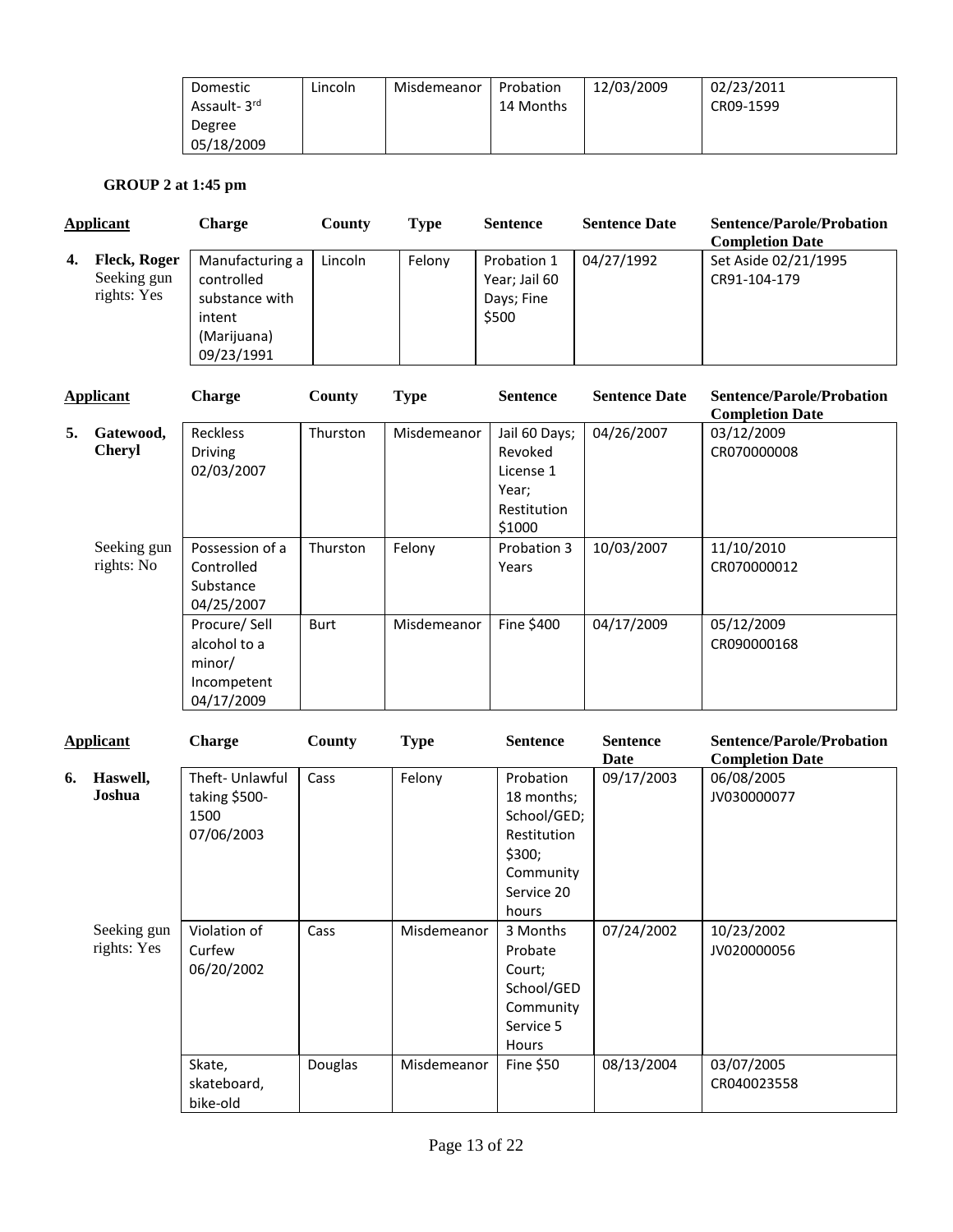| market/whse<br>area            |            |             |                  |            |                           |
|--------------------------------|------------|-------------|------------------|------------|---------------------------|
| 07/09/2004                     |            |             |                  |            |                           |
| Violation of                   | Cass       | Misdemeanor | <b>Fine \$25</b> | 09/28/2004 | 12/09/2004                |
| curfew                         |            |             |                  |            | CR040001201               |
| 08/05/2004                     |            |             |                  |            |                           |
| Minor in                       | Washington | Misdemeanor | Fine \$300       | 03/13/2006 | 09/28/2006                |
| possession/sell/               |            |             |                  |            | CR060000283               |
| dispense/                      |            |             |                  |            |                           |
| consume                        |            |             |                  |            |                           |
| alcohol                        |            |             |                  |            |                           |
| 03/12/2006                     |            |             |                  |            |                           |
| No Proof of<br>Cass            |            | Misdemeanor | Jail 2 days      | 09/23/2009 | 09/23/2009                |
| insurance                      |            |             |                  |            | CR090000871               |
| 07/14/2009                     |            |             |                  |            |                           |
| License vehicle                | Sarpy      | Misdemeanor | Fine \$100       | 07/29/2009 | 10/28/2009<br>CR090005406 |
| without liability<br>insurance |            |             |                  |            |                           |
| 06/23/2009                     |            |             |                  |            |                           |
| Operate or park                | Sarpy      | Misdemeanor | <b>Fine \$25</b> | 07/29/2009 | 10/28/2009                |
| unregistered                   |            |             |                  |            | CR090005406               |
| vehicle                        |            |             |                  |            |                           |
| 06/23/2009                     |            |             |                  |            |                           |
| Operate or park                | Sarpy      | Misdemeanor | Fine \$75        | 11/04/2009 | 01/28/2010                |
| unregistered                   |            |             |                  |            | CR090006257               |
| vehicle                        |            |             |                  |            |                           |
| 07/17/2009                     |            |             |                  |            |                           |
| Operate or park                | Sarpy      | Misdemeanor | <b>Fine \$25</b> | 10/07/2009 | 02/24/2010                |
| unregistered                   |            |             |                  |            | CR090006481               |
| vehicle                        |            |             |                  |            |                           |
| 08/03/2009                     |            |             |                  |            |                           |
| License vehicle                | Sarpy      | Misdemeanor | Fine \$50        | 10/07/2009 | 02/24/2010                |
| without liability              |            |             |                  |            | CR090006481               |
| insurance<br>08/03/2009        |            |             |                  |            |                           |
| Negligently                    | Sarpy      | Misdemeanor | Fine \$100;      | 07/08/2010 | 08/23/2010                |
| Child Abuse                    |            |             | Jail 90 Days     |            | CR100000199               |
| 12/08/2009                     |            |             |                  |            |                           |
| Attempt of a                   | Sarpy      | Misdemeanor | Fine \$100;      | 07/08/2010 | 08/23/2010                |
| class 1                        |            |             | Jail 90 Days     |            | CR100000199               |
| Misdemeanor                    |            |             |                  |            |                           |
| 12/08/2009                     |            |             |                  |            |                           |
| Domestic                       | Sarpy      | Misdemeanor | Fine \$200;      | 05/12/2011 | 05/24/2012                |
| Assault 3rd                    |            |             | Probation        |            | CR100008770               |
| Degree                         |            |             | 12 Months        |            |                           |
| 11/16/2010                     |            |             |                  |            |                           |

| <b>Applicant</b> |                            | Charge                                        | Countv | Type        | <b>Sentence</b>   | <b>Sentence Date</b> | <b>Sentence/Parole/Probation</b><br><b>Completion Date</b> |
|------------------|----------------------------|-----------------------------------------------|--------|-------------|-------------------|----------------------|------------------------------------------------------------|
|                  | Hoover,<br><b>Kimberly</b> | Assault by<br>Mutual<br>Consent<br>09/17/2006 | Hall   | Misdemeanor | <b>Fine \$150</b> | 12/13/2006           | 01/08/2007<br>CR060004146                                  |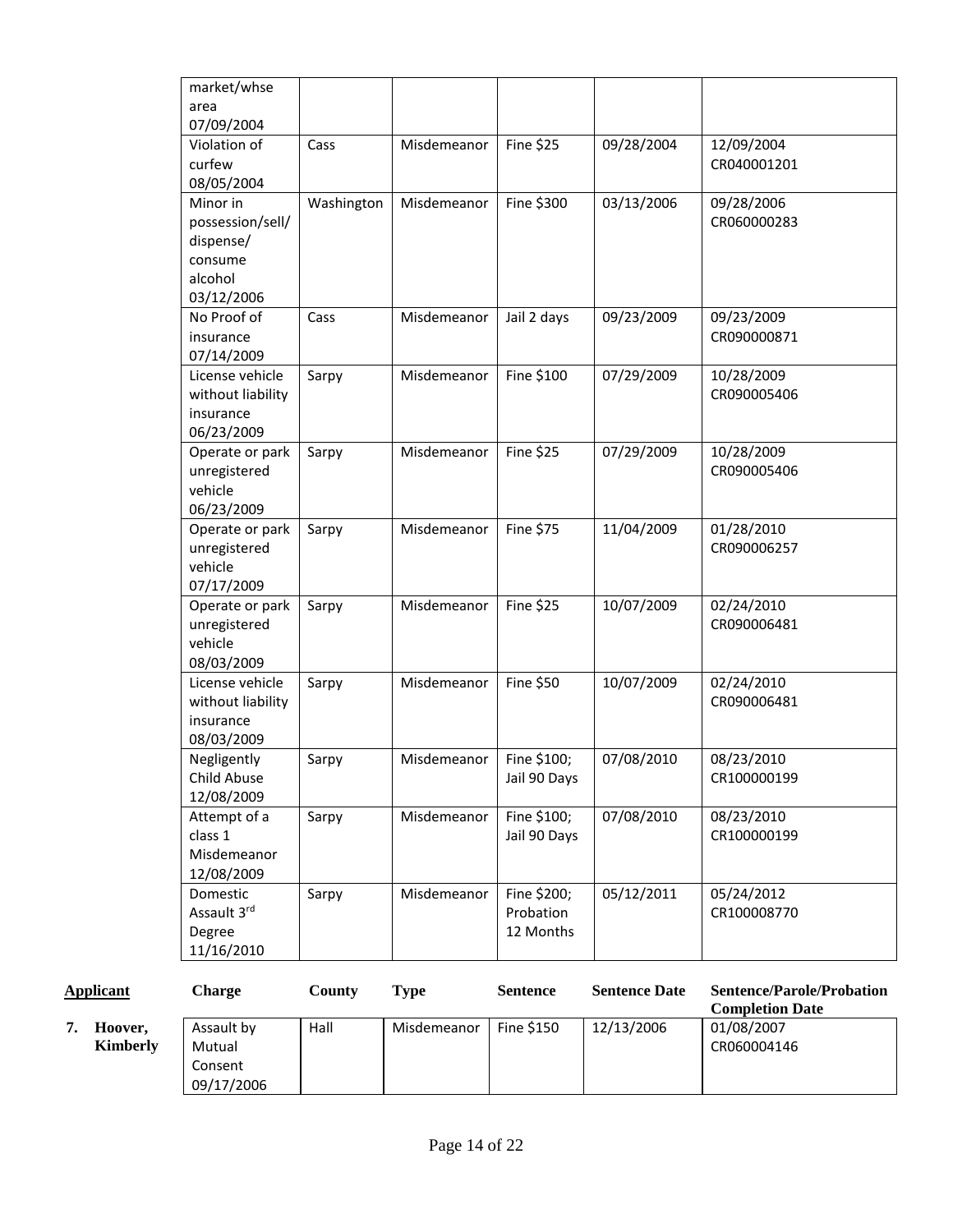| Seeking gun | Assault by | Hall | Misdemeanor | <b>Fine \$150</b> | 11/09/2006 | 01/08/2007  |
|-------------|------------|------|-------------|-------------------|------------|-------------|
| rights: Yes | Mutual     |      |             |                   |            | CR060004307 |
|             | Consent    |      |             |                   |            |             |
|             | 10/08/2006 |      |             |                   |            |             |

| <b>Applicant</b> |                            | <b>Charge</b>                                                       | County | <b>Type</b> | <b>Sentence</b> | <b>Sentence Date</b> | <b>Sentence/Parole/Probation</b><br><b>Completion Date</b> |
|------------------|----------------------------|---------------------------------------------------------------------|--------|-------------|-----------------|----------------------|------------------------------------------------------------|
| 8.               | Howard,<br><b>Harvey</b>   | Possession of<br>Marijuana<br>02/05/1971                            | Dawes  | Felony      | Jail 7 Days     | 06/14/1971           | 06/21/1971<br>CR71-9698                                    |
|                  | Seeking gun<br>rights: Yes | Possession of<br>Depressant/<br><b>Stimulant Drug</b><br>06/13/1972 | Dawes  | Felony      | 10/12/1971      | Prison 2 Years       | 04/18/1974<br>CR719-10-328                                 |

# **GROUP 3 at 2:15 pm**

|    | <b>Applicant</b>           | <b>Charge</b>                                                                                              | <b>County</b> | <b>Type</b> | <b>Sentence</b>                                                 | <b>Sentence Date</b> | <b>Sentence/Parole/Probation</b><br><b>Completion Date</b> |
|----|----------------------------|------------------------------------------------------------------------------------------------------------|---------------|-------------|-----------------------------------------------------------------|----------------------|------------------------------------------------------------|
| 9. | Ingram,<br><b>Kenny</b>    | Driving during<br>suspension<br>12/20/1986                                                                 | Douglas       | Misdemeanor | Probation 1<br>Year                                             | 03/12/1987           | 03/12/1988                                                 |
|    | Seeking gun<br>rights: Yes | Obstruction of<br>a Peace Officer<br>01/24/1990                                                            | Douglas       | Misdemeanor | Fine \$150                                                      | 01/25/1990           | 03/20/2013<br>CR939031878                                  |
|    |                            | Deliver/<br>Dispense/<br>Manufacture/<br>Possess a<br>controlled<br>substance-SCH<br>1, 2, 3<br>04/20/1990 | Douglas       | Felony      | Jail 18-30<br>Months                                            | 11/01/1990           | 07/20/1992<br>CR109019350<br>CR90-126-704                  |
|    |                            | Driving under<br>the influence-<br>1 <sup>st</sup> offense<br>08/07/1994                                   | Douglas       | Misdemeanor | License<br>Revoked 6<br>Months                                  | 05/11/1995           | 05/29/1996<br><b>Citation: 957201</b>                      |
|    |                            | DUI-1 Prior<br>Conviction<br>03/11/1995                                                                    | Douglas       | Misdemeanor | Fine \$500;<br>Jail 50 Days;<br>1 Year<br>License<br>revocation | 05/11/1995           | 05/29/1996<br>CR93007337                                   |
|    |                            | No valid<br>registration<br>11/11/1997                                                                     | Douglas       | Misdemeanor | Fine \$25                                                       | 11/26/1997           | 12/11/1997<br>TR970031888                                  |
|    |                            | No valid<br>registration<br>03/09/1999                                                                     | Douglas       | Misdemeanor | <b>Fine \$25</b>                                                | 04/13/1999           | 04/13/1999<br>TR990007050                                  |
|    |                            | Disorderly<br>Conduct<br>02/05/2006                                                                        | Douglas       | Misdemeanor | Fine \$100;<br>Jail 8 Days                                      | 03/14/2006           | 03/14/2006<br>CR060003621                                  |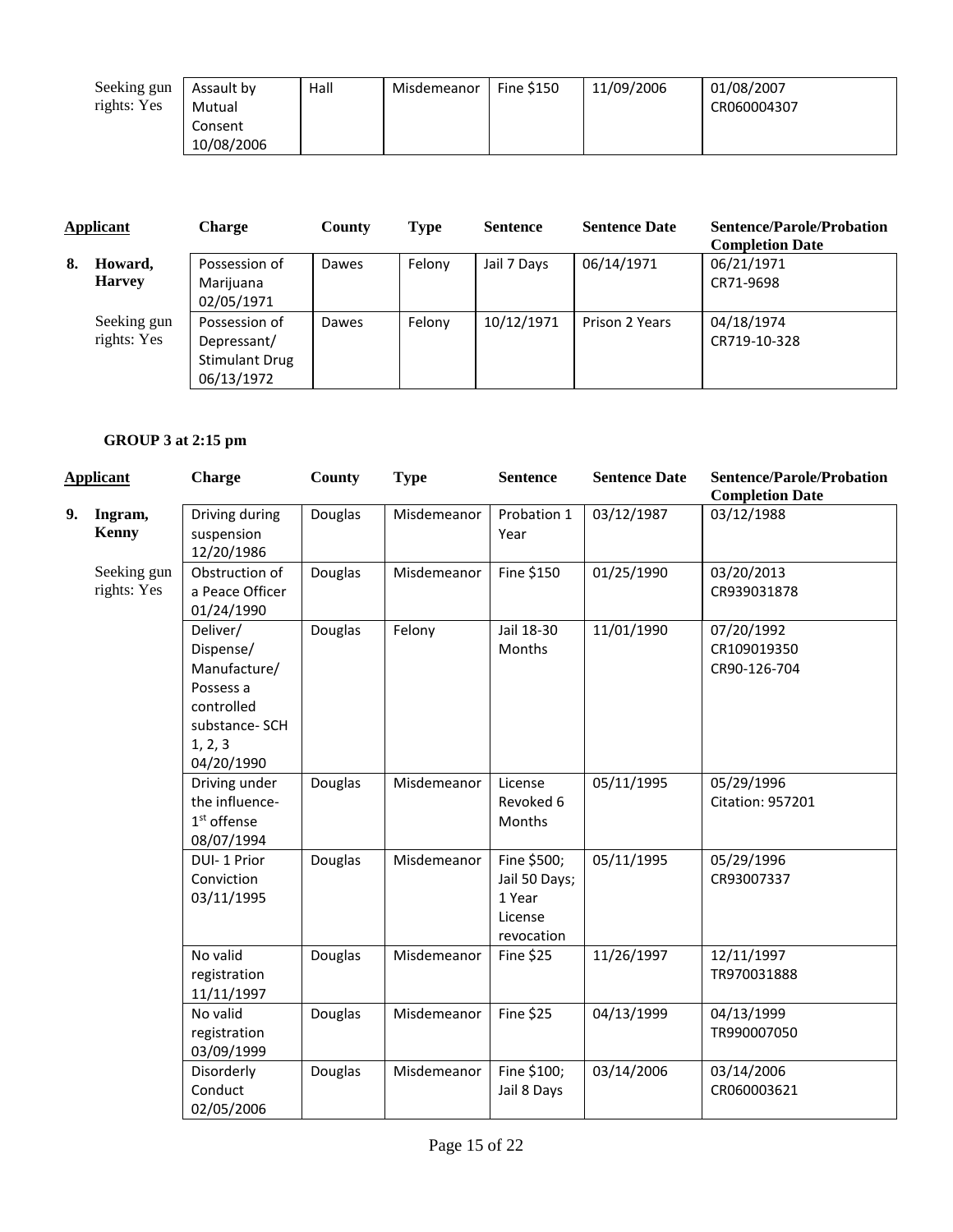| Disorderly<br>Conduct<br>11/22/2007       | <b>Douglas</b> | Misdemeanor | Fine \$300                                                             | 01/14/2008 | 01/14/2008<br>CR07003627  |
|-------------------------------------------|----------------|-------------|------------------------------------------------------------------------|------------|---------------------------|
| DUI- No prior<br>conviction<br>11/05/2010 | <b>Douglas</b> | Misdemeanor | Fine \$400;<br>Probation 6<br>Months;<br>Revoked<br>License 60<br>Days | 11/05/2010 | 03/14/2011<br>CR100025470 |
| Noise Control<br>05/03/2011               | <b>Douglas</b> | Misdemeanor | Fine \$75                                                              | 06/07/2011 | 08/01/2011<br>CR110015263 |

| <b>Applicant</b> |                            | Charge                             | County         | <b>Type</b> | <b>Sentence</b>     | <b>Sentence Date</b> | <b>Sentence/Parole/Probation</b><br><b>Completion Date</b> |
|------------------|----------------------------|------------------------------------|----------------|-------------|---------------------|----------------------|------------------------------------------------------------|
| 10.              | Keller, Chad               | Burglary-3<br>Counts<br>07/03/1998 | Keith          | Felony      | Jail 1 Year         | 09/10/1999           | 03/28/2001<br>CR980000054                                  |
|                  | Seeking gun<br>rights: Yes | Burglary<br>08/06/1998             | Dawson         | Felony      | Jail $1-3$<br>Years | 06/07/1999           | 03/28/2001<br>CR980000150                                  |
|                  |                            | Theft; Burglary<br>09/13/1998      | <b>Buffalo</b> | Felony      | Jail 2-4<br>Years   | 06/14/1999           | 03/28/2001<br>CR990000006                                  |
|                  | <b>Annlicant</b>           | <sup>C</sup> haroe.                | County         | Tyne        | <b>Sentence</b>     | <b>Sentence Date</b> | Sentence/Parole/Probation                                  |

|     | <b>Applicant</b>           | <b>Charge</b>                                                                                                    | <b>County</b> | <b>Type</b> | <b>Sentence</b>                         | <b>Sentence Date</b> | <b>Sentence/Parole/Probation</b><br><b>Completion Date</b> |
|-----|----------------------------|------------------------------------------------------------------------------------------------------------------|---------------|-------------|-----------------------------------------|----------------------|------------------------------------------------------------|
| 11. | Kunzman,<br><b>Mandy</b>   | Assault-3rd<br>degree<br>03/30/2003                                                                              | Platte        | Misdemeanor | Probation<br>12 Months                  | 08/13/2003           | 08/13/2004<br>CR030000474                                  |
|     | Seeking gun<br>rights: Yes | Deliver/<br>Dispense/<br>Distribute/<br>Manufacture/<br>Possess<br>exceptionally<br>hazardous drug<br>09/11/2009 | Madison       | Felony      | Probation<br>24 Months;<br>Jail 90 days | 03/26/2010           | 02/10/2012<br>CR090000218                                  |
|     |                            | Commit Child<br>Abuse<br>Negligently<br>09/11/2009                                                               | Madison       | Misdemeanor | Probation<br>24 Months                  | 03/26/2010           | 02/10/2012<br>CR090000218                                  |
|     |                            | Driving under<br>suspension<br>before<br>reinstated<br>09/21/2010                                                | Madison       | Misdemeanor | Fine \$100                              | 10/12/2010           | 11/01/2010<br>CR100001784                                  |

| <b>Applicant</b> |                                                          | Charge                                                  | County  | Tvpe   | <b>Sentence</b>                       | <b>Sentence Date</b> | <b>Sentence/Parole/Probation</b><br><b>Completion Date</b> |
|------------------|----------------------------------------------------------|---------------------------------------------------------|---------|--------|---------------------------------------|----------------------|------------------------------------------------------------|
| 12.              | Maciejeski,<br><b>Jacob</b><br>Seeking gun<br>rights: No | Sexual assault/<br>Minor- $1st$<br>Degree<br>05/24/2000 | Lincoln | Felony | Jail 1 Year 5<br>Months to 4<br>Years | 04/16/2001           | 02/28/2003<br>CR000000188                                  |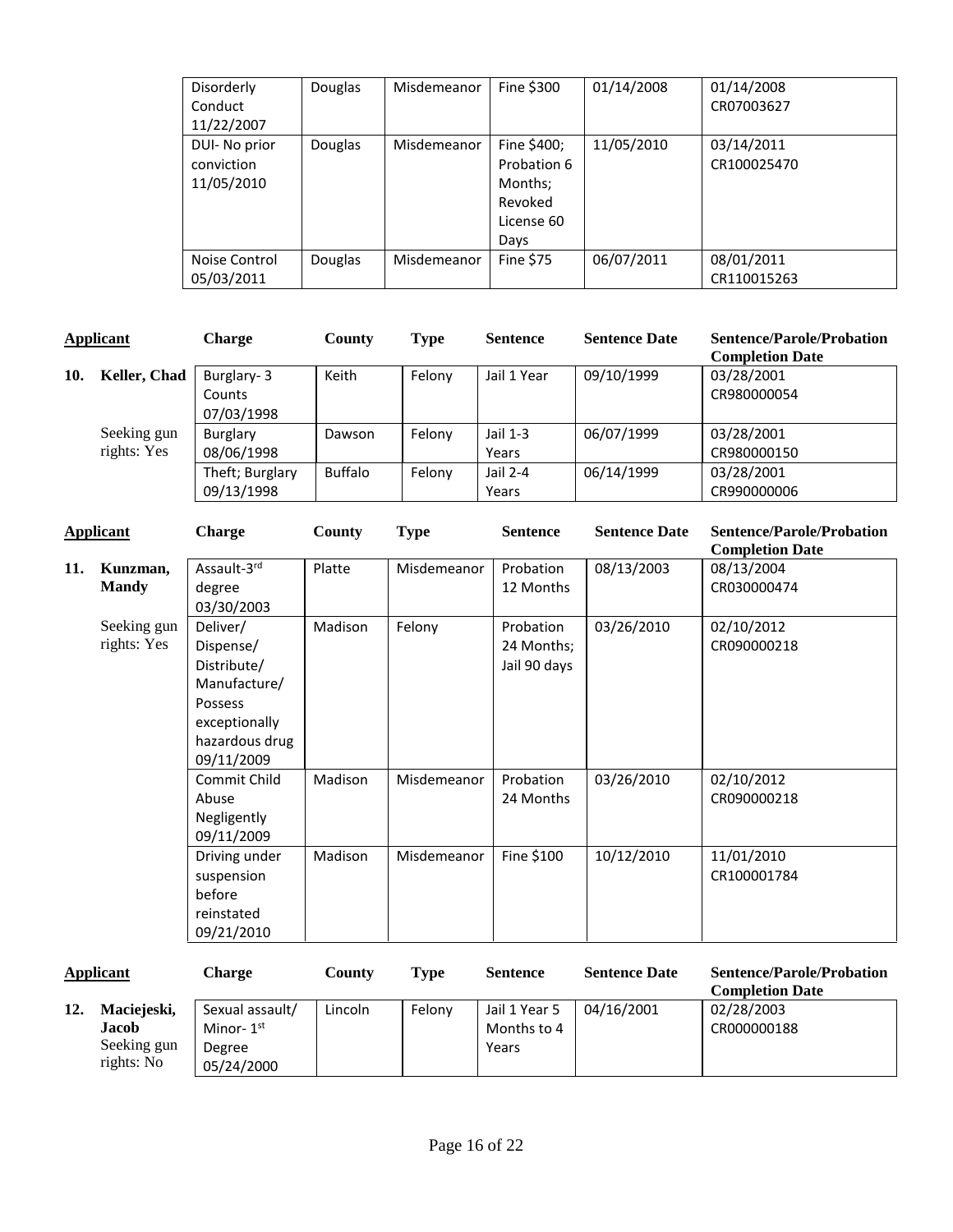|     | <b>Applicant</b>           | <b>Charge</b>                                                       | <b>County</b>  | <b>Type</b> | <b>Sentence</b>                                | <b>Sentence Date</b> | <b>Sentence/Parole/Probation</b>                     |
|-----|----------------------------|---------------------------------------------------------------------|----------------|-------------|------------------------------------------------|----------------------|------------------------------------------------------|
| 13. | Martin,<br><b>Ronald</b>   | Arson 3rd<br>degree<br>08/19/1988                                   | <b>Buffalo</b> | Felony      | Probation 4<br>Years;<br>Prison1-3<br>Years CS | 02/21/1991           | <b>Completion Date</b><br>04/26/1995<br>CR88-388-351 |
|     | Seeking gun<br>rights: Yes | Theft by<br>receiving<br>stolen property<br>08/19/1988              | <b>Buffalo</b> | Felony      | Probation 4<br>Years CS                        | 02/21/1991           | 04/26/1995<br>CR88-388-351                           |
|     |                            | Criminal<br>Mischief<br>08/19/1988                                  | <b>Buffalo</b> | Felony      | Probation 4<br>Years;<br>Prison 1-3<br>Years   | 02/21/1991           | 04/26/1995<br>CR88-388-426                           |
|     |                            | Authorized<br>operation of<br>propelled<br>vehicle<br>06/21/1990    | Adams          | Misdemeanor | Jail 3<br>Months                               | 09/13/1990           | 04/26/1995<br>CR90-06-0641                           |
|     |                            | Theft by<br>unlawful taking<br>01/23/1991                           | <b>Buffalo</b> | Felony      | Prison 2<br>Years CS                           | 04/19/1991           | 04/26/1995<br>CR91-291-156                           |
|     |                            | Insufficient/No<br>Funds Check (2<br>Counts)<br>01/31/1996          | Hall           | Misdemeanor | Fine 25;<br>Fine 25                            | 09/26/1996           | 09/26/1996<br>CR96-43-107                            |
|     |                            | Issuing a bad<br>check<br>02/15/1996                                | Hall           | Misdemeanor | <b>Fine \$25</b>                               | 03/07/1996           | 03/07/1996<br>CR95-11-2035                           |
|     |                            | Violate Motor<br><b>Carrier Safety</b><br>Regulations<br>07/15/2004 | Loup           | Misdemeanor | <b>Fine \$25</b>                               | 07/23/2004           | 07/23/2004<br>CR040000100                            |

# **GROUP 4 at 3:00 pm**

01/22/2001

| Applicant |                                                | <b>Charge</b>                                                        | County     | <b>Type</b> | <b>Sentence</b>                                | <b>Sentence Date</b> | <b>Sentence/Parole/Probation</b><br><b>Completion Date</b> |
|-----------|------------------------------------------------|----------------------------------------------------------------------|------------|-------------|------------------------------------------------|----------------------|------------------------------------------------------------|
| 14.       | McVeigh,<br>Craig                              | Possession of<br>Marijuana over<br>1 Pound<br>Unknown<br>arrest date | Washington | Felony      | Prison 1<br>Year                               | 02/06/1984           | 11/05/1984<br>CR841075182                                  |
|           | Seeking<br>gun rights:<br>Yes                  | Approaching<br>fixed object<br>08/02/2016                            | Douglas    | Misdemeanor | Fine \$25                                      | 09/23/2016           | 10/07/2016<br>TR160018051                                  |
| Applicant |                                                | <b>Charge</b>                                                        | County     | <b>Type</b> | <b>Sentence</b>                                | <b>Sentence Date</b> | <b>Sentence/Parole/Probation</b><br><b>Completion Date</b> |
| 15.       | Medina,<br>Frank<br>Seeking gun<br>rights: Yes | Attempt of<br>certain felony<br>offenses<br>01/22/2001               | Platte     | Felony      | Jail 4-5<br>Years;<br>Restitution<br>\$1069.63 | 08/17/2001           | 12/12/2004<br>CR100000059                                  |

\$1069.63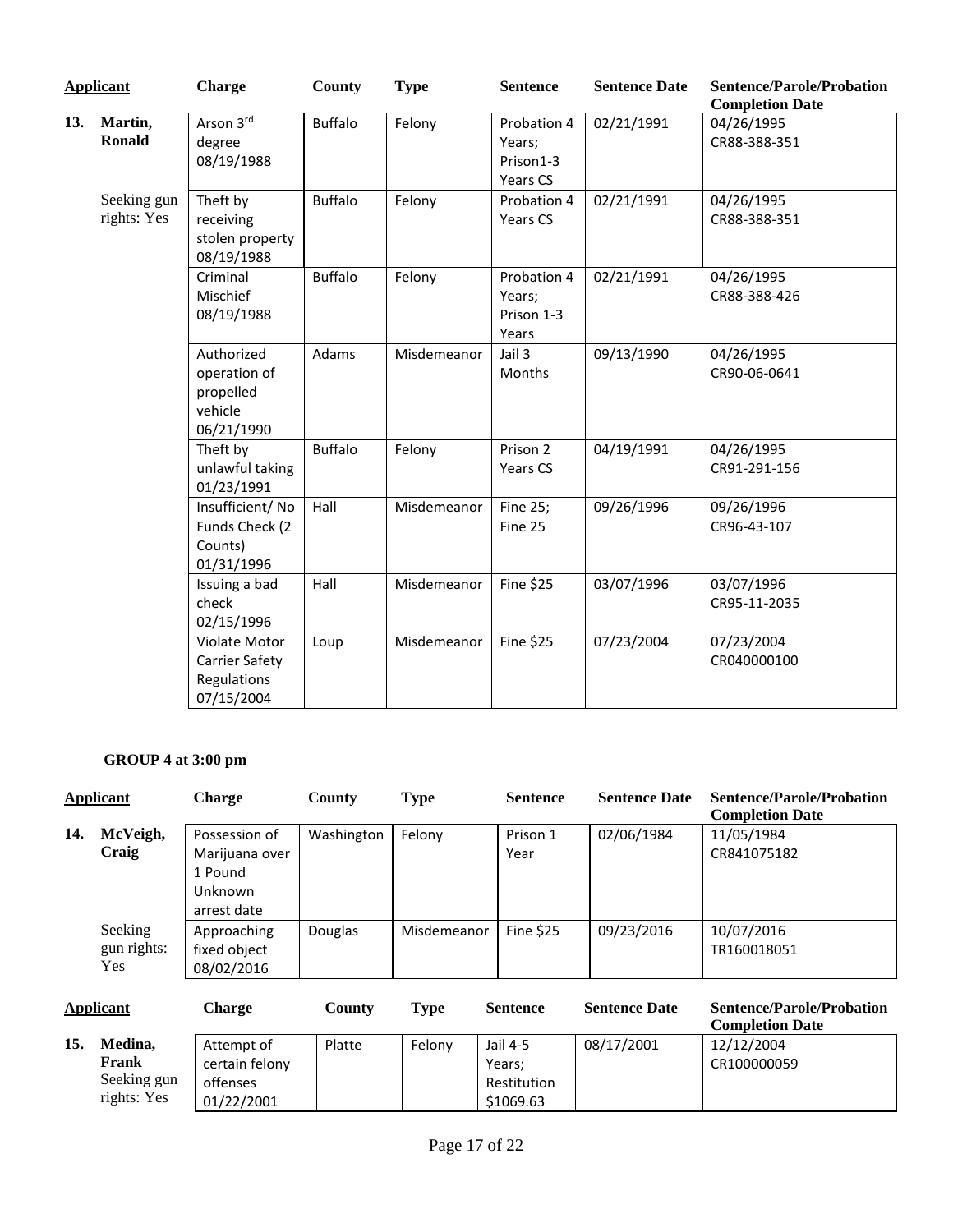|     | <b>Applicant</b>                                   | <b>Charge</b>                                                                                                                     | County  | <b>Type</b> | <b>Sentence</b>                                                                    | <b>Sentence Date</b> | <b>Sentence/Parole/Probation</b><br><b>Completion Date</b>                                |
|-----|----------------------------------------------------|-----------------------------------------------------------------------------------------------------------------------------------|---------|-------------|------------------------------------------------------------------------------------|----------------------|-------------------------------------------------------------------------------------------|
| 16. | Monger,<br>Ian                                     | Terroristic<br>Threats<br>08/27/2009                                                                                              | Holt    | Felony      | Jail 120<br>Days                                                                   | 10/19/2009           | 06/14/2010<br>CR090000021                                                                 |
|     | Seeking gun<br>rights: Yes                         | Theft by<br>receiving<br>stolen property<br>\$201-499<br>08/27/2009                                                               | Holt    | Misdemeanor | <b>Jail 120</b><br>Days                                                            | 10/19/2009           | 06/14/2010<br>CR090000021                                                                 |
|     | <b>Applicant</b>                                   | <b>Charge</b>                                                                                                                     | County  | <b>Type</b> | <b>Sentence</b>                                                                    | <b>Sentence Date</b> | <b>Sentence/Parole/Probation</b><br><b>Completion Date</b>                                |
| 17. | Morearty,<br>William<br>Seeking gun<br>rights: Yes | Unlawful<br>Possession of<br>Marijuana over<br>one pound<br>08/12/1974                                                            | Douglas | Felony      | Probation 2<br>Years                                                               | 09/02/1975           | 05/14/1976<br>CR090-175                                                                   |
|     | <b>Applicant</b>                                   | <b>Charge</b>                                                                                                                     | County  | <b>Type</b> | <b>Sentence</b>                                                                    | <b>Sentence Date</b> | <b>Sentence/Parole/Probation</b><br><b>Completion Date</b>                                |
| 18. | Nielsen,<br><b>Jeromy</b>                          | Liquor Open<br>Container in<br>public place<br>05/22/1997                                                                         | Douglas | Misdemeanor | Fine \$25                                                                          | 06/25/1997           | 07/28/1997<br>CR970017014                                                                 |
|     | Seeking gun<br>rights: Yes                         | Liquor Open<br>Container in<br>public place<br>07/12/1997                                                                         | Douglas | Misdemeanor | Fine \$10                                                                          | 08/18/1997           | 09/29/1997<br>CR970022892                                                                 |
|     |                                                    | DUI-1 <sup>st</sup> offense<br>07/17/1999                                                                                         | Douglas | Misdemeanor | Probation<br>12 Months;<br>Impound 60<br>Days                                      | 11/03/1999           | 11/03/2000<br>CR990021077                                                                 |
|     |                                                    | Disorderly<br>conduct<br>09/25/1999                                                                                               | Douglas | Misdemeanor | Fine \$75                                                                          | 12/20/1999           | 12/20/1999<br>CR990025502                                                                 |
|     |                                                    | No valid<br>operator's<br>license<br>11/10/1999                                                                                   | Douglas | Misdemeanor | Fine \$35                                                                          | 12/15/1999           | 02/22/2000<br>CR990033409                                                                 |
|     |                                                    | Possession of a<br>Controlled<br>substance<br>07/17/2001                                                                          | Douglas | Felony      | Fine \$500;<br>Probation 2<br>Years; Jail<br>90 Days                               | 08/21/2003           | Court fees paid 11/28/2018<br>Probation ended<br>08/21/2003<br>CR109046312<br>CR020154051 |
|     |                                                    | Driving under<br>suspension/<br>before<br>reinstated<br>state; License<br>vehicle without<br>liability<br>insurance<br>01/02/2002 | Douglas | Misdemeanor | Fine \$100;<br>Probation<br>90 Days;<br>Revoked<br>License 1<br>Year; Fine<br>\$25 | 03/12/2002           | 09/12/2003<br>CR020000274                                                                 |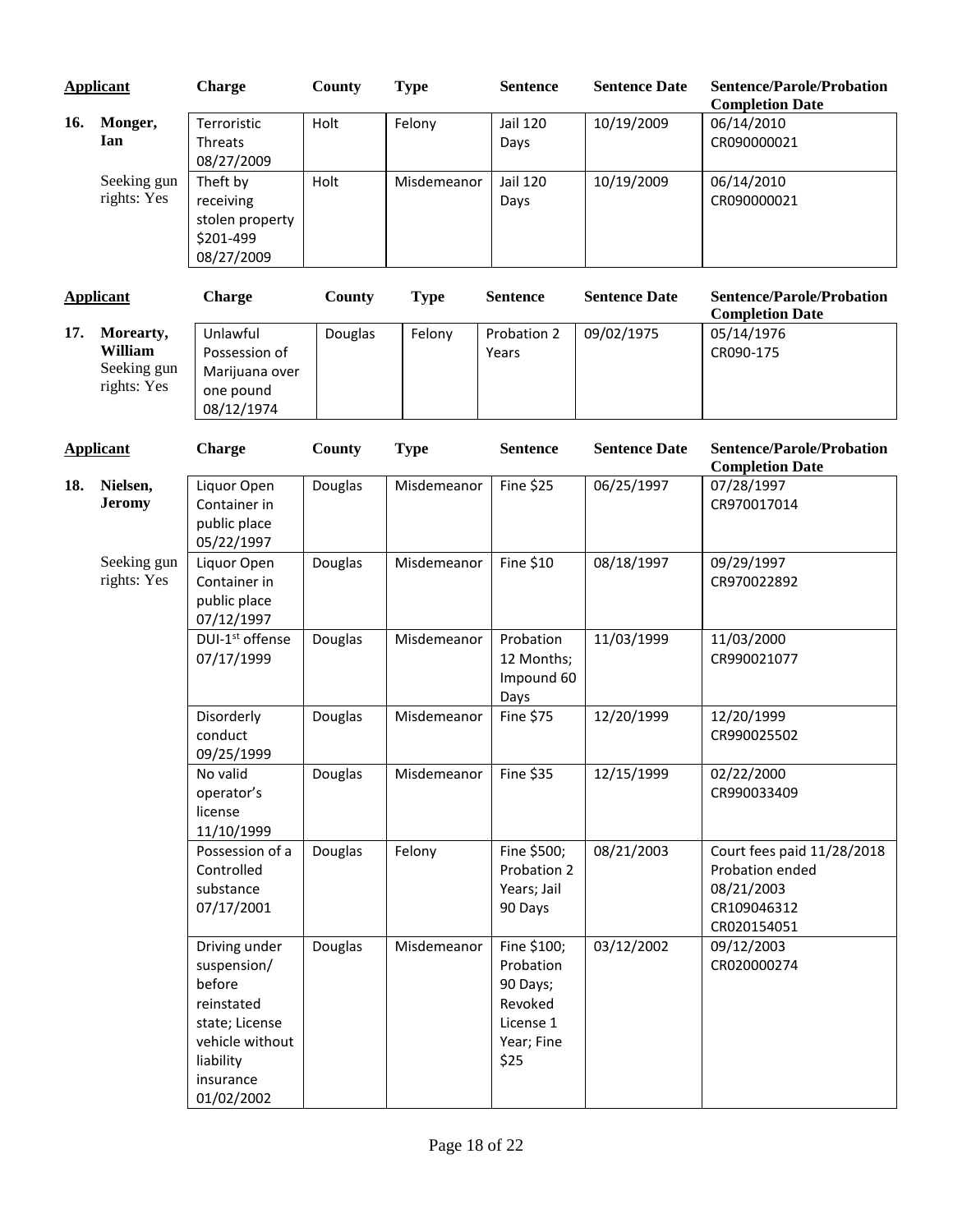| Driving under<br>suspension/<br>before<br>reinstated<br>state; Unlawful<br>display of<br>plates/<br>renewal tabs<br>06/07/2002 | Douglas | Misdemeanor | Jail 30 Days;<br>Jail 30 Days          | 10/10/2002 | 10/10/2002<br>CR020021956 |
|--------------------------------------------------------------------------------------------------------------------------------|---------|-------------|----------------------------------------|------------|---------------------------|
| Failure to<br>appear or<br>comply with<br>citation<br>07/12/2002                                                               | Douglas | Misdemeanor | Jail 30 Days                           | 10/10/2002 | 10/10/2002<br>CR020021956 |
| Driving during<br>revocation/<br>impound-1st<br>offense<br>03/29/2003                                                          | Douglas | Misdemeanor | Probation<br>180 Days;<br>Jail 30 Days | 09/16/2003 | 03/19/2004<br>CR030013031 |
| Assault-3rd<br>Degree<br>05/05/2004                                                                                            | Douglas | Misdemeanor | Probation<br>12 Months                 | 12/02/2004 | 06/14/2006<br>CR040018143 |
| License vehicle<br>without<br>liability<br>insurance<br>03/13/2005                                                             | Douglas | Misdemeanor | Fine \$100                             | 04/19/2005 | 05/02/2005<br>CR050010561 |

# **GROUP 5 at 3:30 pm**

|     | <b>Applicant</b>          | <b>Charge</b>                                                                                                            | County               | <b>Type</b>           | <b>Sentence</b>                                                                      | <b>Sentence Date</b>     | <b>Sentence/Parole/Probation</b><br><b>Completion Date</b> |
|-----|---------------------------|--------------------------------------------------------------------------------------------------------------------------|----------------------|-----------------------|--------------------------------------------------------------------------------------|--------------------------|------------------------------------------------------------|
| 19. | Pham,<br><b>Tony Tuan</b> | Deliver/<br>Dispense/<br>Distribute/<br>Manufacture/<br>Possess a<br>controlled<br>substance (7<br>Counts)<br>02/02/1996 | Sarpy                | Felony                | Prison 2-15<br>years                                                                 | 08/30/1996               | 02/25/2005<br>CR199000001                                  |
|     | Seeking gun<br>rights: No | Theft by<br>unlawful taking<br>05/07/1996<br>DUI- No prior<br>convictions<br>03/29/2006                                  | Lancaster<br>Douglas | Felony<br>Misdemeanor | Prison 25-<br>36 Months<br>Probation<br>12 Months;<br>License<br>impound<br>60 Days; | 03/27/1997<br>06/09/2006 | 02/25/2005<br>CR96693-760<br>05/11/2007<br>CR060012873     |
|     |                           | Allow liquor/<br>open<br>container/<br>afterhour-1st<br>offense                                                          | Douglas              | Misdemeanor           | Fine \$400<br>Fine \$100                                                             | 02/01/2008               | 02/12/2008<br>CR0700308081                                 |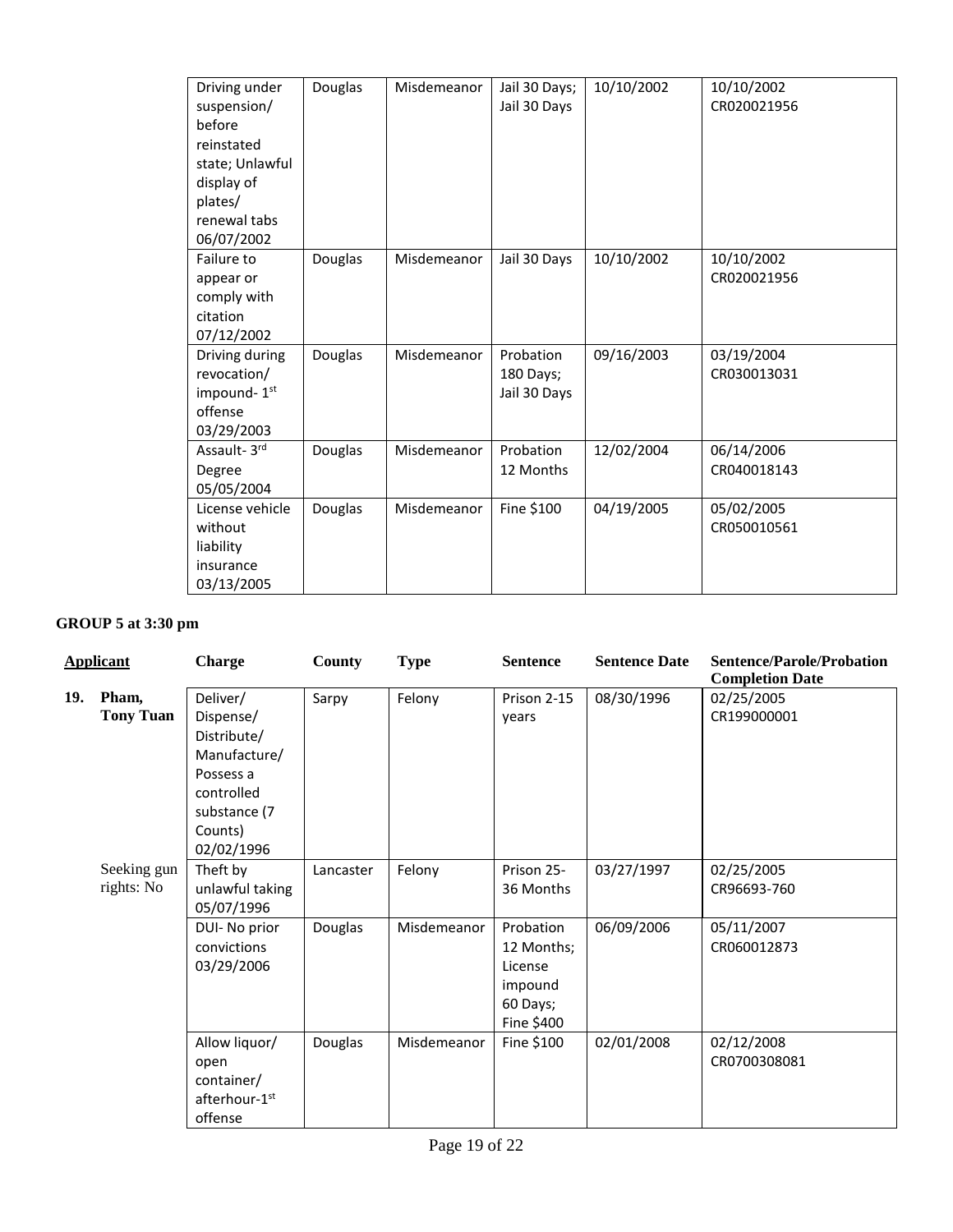| 11/22/2007                  |         |             |              |            |                           |
|-----------------------------|---------|-------------|--------------|------------|---------------------------|
| Disorderly<br>Conduct       | Douglas | Misdemeanor | Fine \$500   | 07/14/2008 | 08/18/2008<br>CR080011470 |
| 04/11/2008                  |         |             |              |            |                           |
| DUI 2 <sup>nd</sup> offense | Douglas | Misdemeanor | Fine \$500;  | 07/13/2009 | 07/23/2010                |
| 03/13/2009                  |         |             | Probation    |            | CR090010769               |
|                             |         |             | 12 Months;   |            |                           |
|                             |         |             | Revoked      |            |                           |
|                             |         |             | License 365  |            |                           |
|                             |         |             | Days with    |            |                           |
|                             |         |             | interlock;   |            |                           |
|                             |         |             | Jail 10 Days |            |                           |

|     | Applicant                  | <b>Charge</b>                                                                                 | County         | <b>Type</b> | <b>Sentence</b>                                                      | <b>Sentence Date</b> | <b>Sentence/Parole/Probation</b><br><b>Completion Date</b> |
|-----|----------------------------|-----------------------------------------------------------------------------------------------|----------------|-------------|----------------------------------------------------------------------|----------------------|------------------------------------------------------------|
| 20. | Ruzicka,<br><b>Jerron</b>  | <b>DUI</b><br>05/08/2001                                                                      | Red<br>Willow  | Misdemeanor | Jail 7 Days;<br>Fine \$400;<br>License<br>revoked 6<br><b>Months</b> | 06/05/2001           | 12/05/2001<br>CR01-462                                     |
|     | Seeking gun<br>rights: Yes | Deliver/<br>Distribute/<br>Manufacture/<br>Possess a<br>Controlled<br>Substance<br>04/12/2002 | <b>Buffalo</b> | Felony      | Fine \$3500;<br>Probation 5<br>years; Jail<br>180 Days               | 10/25/2002           | 08/11/2006<br>CR020000116                                  |

|     | Applicant                                                  | Charge                        | County  | <b>Type</b> | <b>Sentence</b>      | <b>Sentence Date</b> | <b>Sentence/Parole/Probation</b><br><b>Completion Date</b> |
|-----|------------------------------------------------------------|-------------------------------|---------|-------------|----------------------|----------------------|------------------------------------------------------------|
| 21. | Schroeder,<br><b>Patrick</b><br>Seeking gun<br>rights: Yes | Cocaine-Selling<br>01/30/1992 | Lincoln | Felony      | Prison 5-10<br>Years | 02/22/1993           | 01/26/1996<br>CR920092288                                  |

|     | <b>Applicant</b> | <b>Charge</b>     | County  | <b>Type</b> | <b>Sentence</b> | <b>Sentence Date</b> | <b>Sentence/Parole/Probation</b><br><b>Completion Date</b> |
|-----|------------------|-------------------|---------|-------------|-----------------|----------------------|------------------------------------------------------------|
| 22. | Timm,            | Deliver/Dispense/ | Douglas | Felony      | Probation 2     | 01/30/1991           | 02/01/1993                                                 |
|     | <b>Steven</b>    | Distribute/       |         |             | Years; Jail 6   |                      | CR109020174                                                |
|     | Seeking gun      | Manufacture/      |         |             | Months;         |                      | CR90127636                                                 |
|     | rights: Yes      | Possess           |         |             | Fine 1000; 6    |                      |                                                            |
|     |                  | Controlled        |         |             | Month           |                      |                                                            |
|     |                  | Substance         |         |             | electronic      |                      |                                                            |
|     |                  | Schedule 1,2,3    |         |             | monitoring;     |                      |                                                            |
|     |                  | 09/29/1990        |         |             | Obtain GED;     |                      |                                                            |
|     |                  |                   |         |             | 400 Hours       |                      |                                                            |
|     |                  |                   |         |             | Community       |                      |                                                            |
|     |                  |                   |         |             | Service         |                      |                                                            |

|     | Applicant   | <b>Charge</b> | County  | Type        | <b>Sentence</b> | <b>Sentence Date</b> | <b>Sentence/Parole/Probation</b><br><b>Completion Date</b> |
|-----|-------------|---------------|---------|-------------|-----------------|----------------------|------------------------------------------------------------|
| 23. | Wallace.    | Disorderly    | Douglas | Misdemeanor | Probation1      | 05/17/1994           | 11/12/1996                                                 |
|     | Kristina Jo | conduct:      |         |             | year; Jail      |                      | CR939014361                                                |
|     |             | Damage to     |         |             | 180 Days;       |                      |                                                            |